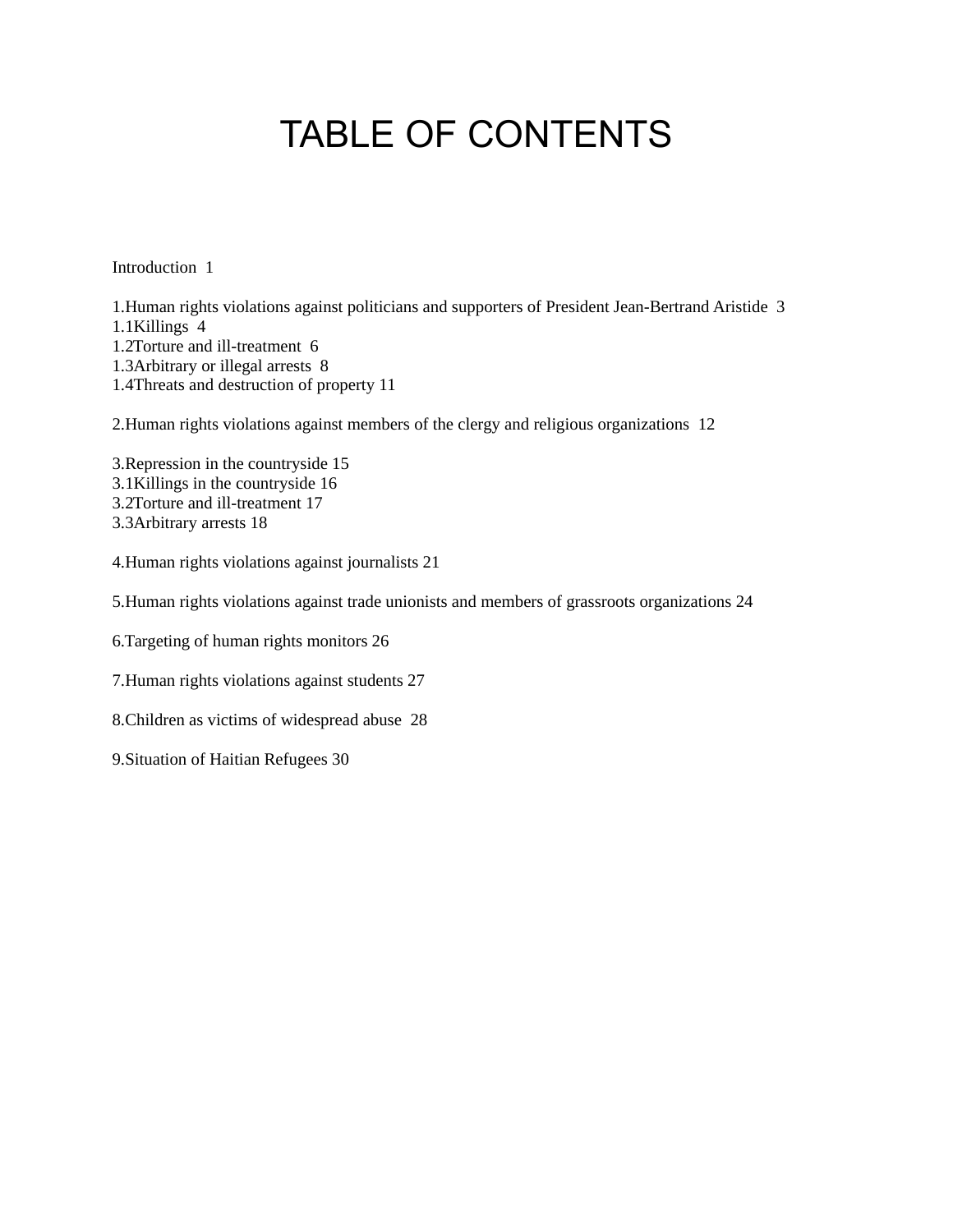# £HAITI @Shattered Hopes: Human rights violations and the coup

## Introduction

On the night of 29 September 1991, a military coup overthrew the democratically elected government of Haiti. President Jean-Bertrand Aristide, an outspoken priest who had been elected in December 1990 with over 67% of the popular vote, was detained the following day. After negotiations between the military and the French, Venezuelan and US ambassadors, he was sent into exile in Venezuela. Brigadier-General Raoul Cédras, Commander-in-Chief of the Haitian Armed Forces, assumed temporary control of the country. On 9 October Supreme Court judge Joseph Nerette was sworn in as Haiti's provisional president. Jean-Jacques Honorat, Executive Director of the *Centre Haitien des Droits et Libertés Publiques* (CHADEL)), the Haitian Center for Human Rights, was ratified by the Chamber of Deputies as provisional Prime Minister of Haiti on 14 October.

The days immediately following the coup were marked by violent repression, particularly in the poor communities, where support for President Aristide had been strongest. Soldiers deliberately and indiscriminately opened fire into crowds, killing hundreds of people, including children. In one neighbourhood soldiers reportedly raided private homes and shot more than 30 unarmed people dead, then forced relatives and other local people to bury the bodies. Other human rights violations were widely reported, including torture and short-term arbitrary arrests without warrant, usually accompanied by severe beatings.

On 4 October Amnesty International wrote to Brigadier General Raoul Cédras, urging him to send clear instructions to the security forces to stop human rights violations, to open thorough investigations into those that had occurred since the coup and to bring the perpetrators to justice. (*See - Haiti: Human Rights Violations in the Aftermath of the Coup d'Etat, October 1991, AI Index: AMR 36/09/91*) No response was received.

Since October Amnesty International has continued to receive reports of grave and systematic human rights violations. Hundreds of people have been extrajudicially executed, or detained without warrant and tortured. Many others have been brutally beaten in the streets. Freedom of the press has been severely curtailed and property is being destroyed by members of the military and police forces or by civilians operating in conjunction with them. The military has systematically targeted President Aristide's political supporters, including members of the *Front National pour le Changement et la Démocratie* (FNCD), National Front for Change and Democracy; members of *Lavalas*,<sup>[1](#page-1-0)</sup> the political grouping supporting the deposed President Aristide; residents of poorer areas of Port-au-Prince such as Carrefour Feuilles, Bolosse, Delmas, Bel Air and Cité Soleil; and those in the rural areas, where most of the people are believed to support President Aristide. Grassroots organizations, which had flourished during the seven months of President Aristide's government, have been virtually eradicated, their equipment and premises

<span id="page-1-0"></span><sup>1</sup> As a candidate President Jean-Bertrand Aristide campaigned under the slogan *Lavalas* -- a creole word for landslide or flood. AI Index: AMR 36/03/92Amnesty International January 1992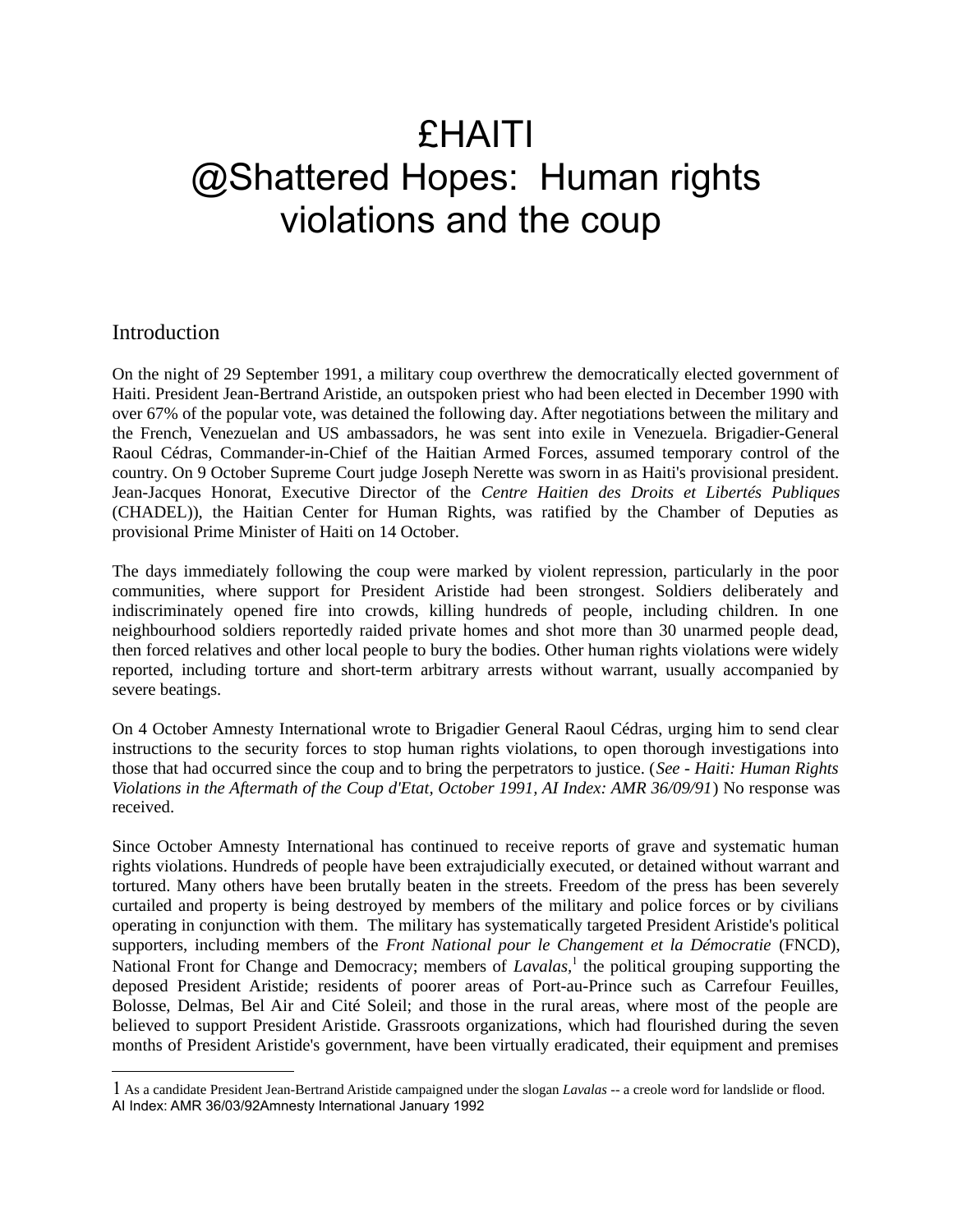destroyed, and most of their activists in hiding; women's groups, peasant development groups, trade unions, church groups and youth movements have all been the victims of severe repression. Even children have not been spared the violence in Haiti. An estimated 200,000 people have been forced into hiding. Since October tens of thousands of people have left Haiti, and more than 10,000 people have reportedly attempted to flee to the United States of America (USA) in flimsy and unseaworthy boats. Over 8,000 of them have been intercepted on the high seas by the US Coast Guard and have been taken to the US naval base in Guantánamo Bay, Cuba where their asylum claims are being assessed. Those not considered to have a valid asylum claim are liable to be returned to Haiti. Amnesty International believes that this procedure lacks certain essential safeguards which must be allowed to asylum-seekers and which are required by international standards.

The fate of many of those arrested has not been clarified and there continue to be widespread reports of torture. Many of those tortured have sustained serious injuries but have been refused medical attention in custody, and at least four people have reportedly been tortured to death. Some of those arrested arbitrarily have reportedly been released only after paying bribes to the soldiers. Families who go to the prisons and detention centres in search of their detained relatives have been intimidated by soldiers and many are afraid to visit their relatives. This may worsen the situation of many prisoners, as food is not always provided by the prison authorities and some prisoners get their only meals from visiting relatives or other inmates.

The reinstatement of *chefs de section*, rural police chiefs, has added to the climate of fear and repression. *Chefs de section*, notorious for widespread human rights violations in the countryside, had been disarmed and placed under civilian authority during the administration of President Aristide. Amnesty International has received reports of grave human rights violations, including killings and beatings, perpetrated by former rural police chiefs who returned to authority after the coup.

On 17 December the *de facto* authorities issued a decree granting an amnesty for "all citizens who were arrested, persecuted, tried or convicted for political crimes during the period from 16 December 1990 to 27 September 1991" (*tous les citoyens qui ont été arrêtés, poursuivis, jugés ou condamnés pour délits ou crimes politiques durant la période allant du 16 décembre 1990 au 27 septembre 1991*). This included the 21 men convicted for the failed coup staged by Roger Lafontant in January 1991 with the aim of preventing President Aristide from taking power. The decree also provided for a further reduction in the sentence of Luc Désyr, a former secret police chief convicted in 1986 of torture and murder and sentenced to hard labour for life. His sentence had been reduced to 30 years in 1989, and now -- reduced to five years -- has apparently expired, allowing for his release. There is evidence that many of those covered by the amnesty, including two men convicted of human rights violations and jailed in mid-1991, were indeed released in the early days of the coup.

The restrictions on public freedom in place in Haiti since the coup have made it extremely difficult - often dangerous -- to fully investigate reported human rights violations. Members of the Catholic Church, human rights groups, journalists and others involved in the collection and dissemination of information on human rights abuses have been threatened and intimidated by members of the security forces. Even where specific cases have been investigated and reported, it has not always been possible to acquire accurate follow-up information. Reliable sources have estimated that over 1,500 civilians have been killed, and the number of arrests reported to Amnesty International exceeds 300. But these figures could substantially underestimate the extent of the human rights crisis in Haiti: problems in communications and the climate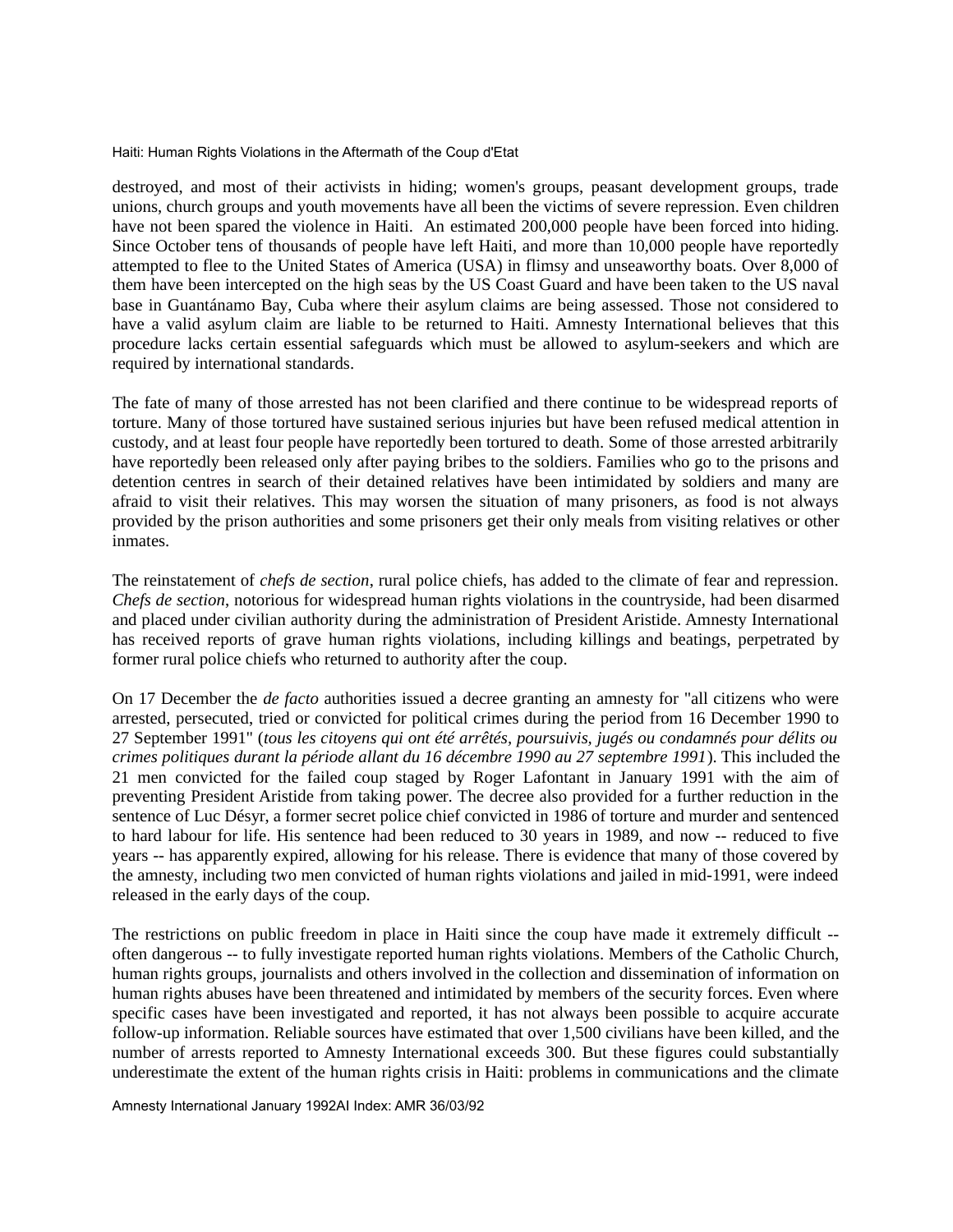of fear and repression have meant that many human rights violations remain unreported.

# 1.Human rights violations against politicians and supporters of President Jean-Bertrand Aristide

President Aristide's landslide victory in the December 1990 elections was made possible by the deprived majority of the Haitian people -- residents of poor areas in towns and cities and peasants in the countryside, and those in organizations working on their behalf. In the days immediately following the coup, those who openely opposed the military take over became the victims of severe repression. Hundreds of civilians were shot and wounded or killed in different sectors of Port-au-Prince, particularly in the poor districts. Some people were fired on by soldiers during demonstrations against the coup, others were shot in deliberate reprisals for attacks on military personnel. Hundreds of people were killed or wounded by military personnel shooting indiscriminately at everyone and everything that moved in the streets, including ambulances and the vehicles of doctors rushing to hospitals, thus preventing treatment of the wounded.

Repression intensified during the anniversary of the 16 December 1990 elections. According to information received by Amnesty International, the security forces raided areas where they believed there to be support for President Aristide, and killings and arrests were reported throughout the country. Most of those arrested -- many of them on charges of sticking up posters of President Aristide -- were severely beaten.

## 1.1Killings

According to reports, at least 50 people were killed by the armed forces in Cité Soleil, Port-au-Prince, on the night of 30 September, and on 2 October soldiers shot and killed at least 30 people and wounded many more in the same area, apparently in reprisal for an earlier attack by a crowd on the local police post in which at least two policemen were killed. In another incident, approximately 30 to 40 people are reported to have been killed in the area of Lamentin 54, also reportedly in reprisal for the death of a soldier in the hands of an angry crowd. Reports have indicated that soldiers burst into many houses in the neighbourhood and shot dead some of the inhabitants, forcing others to bury the dead. Among those killed in the incident, were a 17-year-old boy and an old man of 75.

Camille César, aged 52, Director of the Port-au-Prince cemetery, and Paul Camille Bazile, aged 50, who ran a community day care clinic in Carrefour, a poor district of Port-au-Prince, were reportedly detained, according to witnesses, by a passing military patrol on 2 October 1991. Both men were members of the *Front National pour le Changement et la Démocratie* (FNCD), National Front for Change and Democracy. Camille César, the son of a family targeted by the Duvalier family, had only returned to Haiti, after more than 25 years in exile in the United States, in order to support the candidacy of President Aristide. The arrests were carried out by seven to eight armed men, some in civilian clothes and some in uniform, between Carrefour and Delmas 18, on the outskirts of Port-au-Prince at around 11.00 am. Both men were taken away to an unknown destination. On 7 October relatives learned that their bullet-riddled bodies were at the morgue in Port-au-Prince, after staff at the morgue recognized Camille César and reportedly informed the family. However, by 9 October, when relatives went to the morgue to make arrangements for their funeral, the bodies of Camille César and Camille Bazile had reportedly been AI Index: AMR 36/03/92Amnesty International January 1992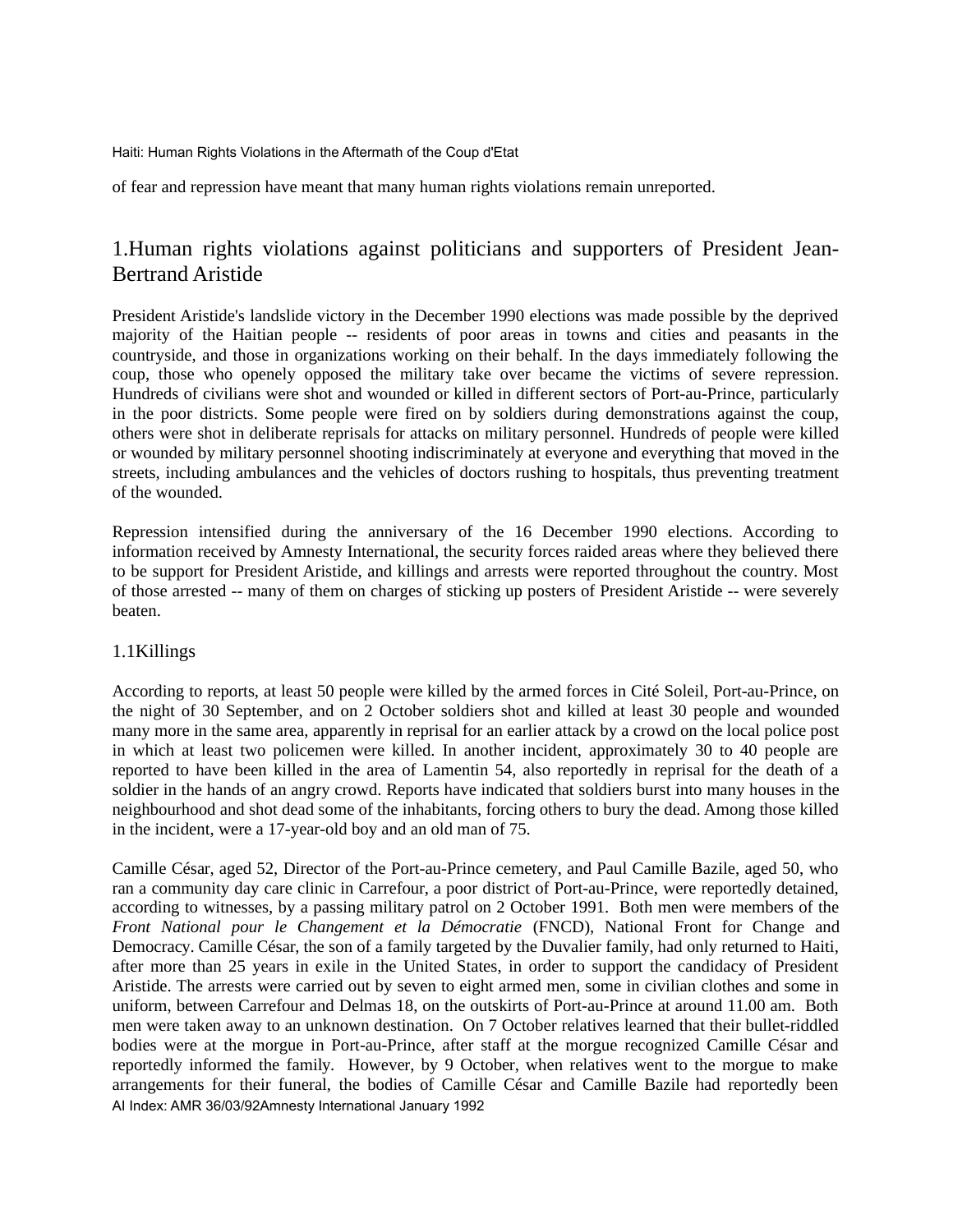removed. It is believed that their bodies along with many other bodies, that had been taken to the morgue, may have been removed at the behest of the security forces and buried in mass graves.

Luckner Benjamin, aged 28, was reportedly shot by soldiers on 20 October 1991, as he was travelling on public transport from Cap Haitian to Léogâne. The vehicle was stopped by soldiers in Carrefour, a poor district of Port-au-Prince, and passengers ordered to get out. The first passenger to alight was shot by the soldiers in front of his wife. Luckner Benjamin who was the second passenger to leave the vehicle was also shot with two bullets. The soldiers allowed the driver to take Luckner Benjamin to the General Hospital in Port-au-Prince, where he died from the gunshot wounds after undergoing surgery.

Orélus Céraphin (or Séraphin), a woodworker, was reportedly extrajudicially executed on the night of 31 October. Four soldiers reportedly entered his house, in the Christ Roi Street in Port-au-Prince and dragged him outside. He was then executed approximately 20 years from his house. His body was left outside until an ambulance came. It has been reported that his killing was in reprisal for his participation in the killing of a member of the *tantons macoutes* in January 1991.

On 15 December, the Deputy for Pignon (North Department), Astrel Charles, was killed by a former *chef de section*, who was reportedly arrested the next day. Astrel Charles was a member of the *Parti Agricole et Industriel National* (PAIN), National Agricultural and Industrial Party.

On the evening of 26 December, a tailor known as Amos was reportedly captured and executed by three members of the military. According to the information made available to Amnesty International, his capture and execution followed a discussion he had with a friend on the return of President Aristide to Haiti, which was overheard by an army sergeant. Later, the same sergeant and two soldiers went to Amos' house looking for him. Amos was having a shower, and the military reportedly took him away just wearing a t-shirt. He was then reportedly taken to a field and told to run as each of the military shot him once. His body showed two bullet wounds on his head and one on his back.

Amnesty International has also received several testimonies indicating that the police have extrajudicially executed prisoners. The manner in which these executions have been carried out is reminiscent of the practices under the Duvalierist dictatorships.

On 12 November, soldiers beat and arrested at least 21 people after a mass given in memory of those killed since the coup by Father Antoine Adrien, a radical priest who has himself been the object of intimidation, in the church of St Gérard in Port-au-Prince. Among them was a 13-year-old child, who was severely beaten and kicked. The prisoners were taken to the 4th Police Company, known as *Cafétéria*, where they were again beaten. The child later said that during the night, the prisoners were taken in a vehicle to a place about one and one and a half hours' drive from the *Cafétéria*. All the prisoners were lined up against a wall for execution by firing. The child's life was spared in the last minute, but the other twenty were all killed. He was then taken back to the *Cafétéria* and again beaten. He was released after his mother reportedly agreed to pay officers \$60.00.

On 19 November at approximately 4.00pm a vehicle containing uniformed policemen entered the zone of Damien near Port-au-Prince. The vehicle reportedly stopped near some woods and witnesses reported that the police forced a man in plain clothes out of the car and shot him at point blank range. The police then got back in their vehicle and left. The same witnesses searched the body after the police had left and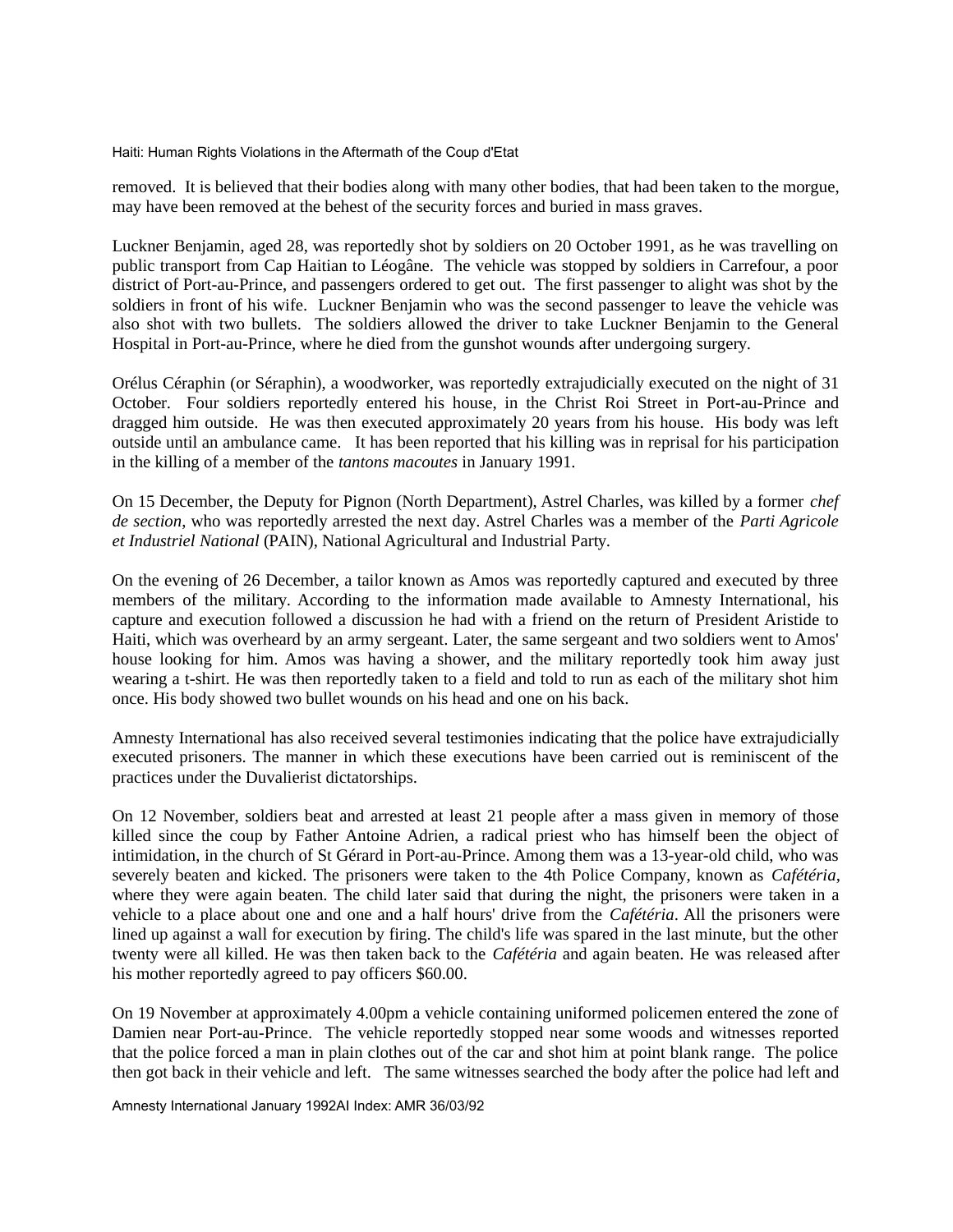found the identity card belonging to Rénald Charles, born on 20 November 1949, and a resident of Portau-Prince.

#### 1.2Torture and ill-treatment

Detainees are routinely subjected to torture and ill-treatment. At least four deaths as a result of torture have been reported to Amnesty International. There has also been numerous eye-witness reports of the security forces ill-treating or opening fire on unarmed civilians. Relatives of those being sought by the security forces have been beaten when soldiers could not find the people they were looking for.

Evans Paul, the mayor of Port-au-Prince under President Jean-Bertrand Aristide was arrested by approximately 20 soldiers on 7 October at the Maïs Gâté airport, in Port-au-Prince, where he had gone to meet diplomats from the Organization of American States (OAS). He was then scheduled to leave for Venezuela for talks with ousted President Jean-Bertrand Aristide. He was severely beaten with fists, military helmets and gun muzzles upon arrest and as he was being taken to the *Camp d'Application*, a military training school. However, when he arrived there officers prevented soldiers from continuing beating him. Several hours later, he was taken to the barracks in Pétionville, a wealthy Port-au-Prince suburb. He was reportedly ill-treated on the way there. Eventually, he was released that same night and has since then been in hiding. According to reports received by Amnesty International Evans Paul had, on the day of his arrest, received a personal assurance of safety from General Raoul Cédras, Commander-in-Chief of the armed forces, who led the military coup on 30 September 1991, and had been accompanied to the airport by guards provided by General Cédras.

As a result of the beatings, Evans Paul suffered fractured ribs and a back injury that has impaired his walking. He also sustained an eye injury which has damaged his vision, and a severe burn caused by a hot gun muzzle. However, due to the risk for his safety, he has not been able to have the necessary tests and obtain proper medical treatment in Haiti.

Evans Paul, a leader of the *Konfederasyon Inite Democratik* (KID), Confederation of Democratic Unity, which supported President Aristide in the December 1990 elections, has been a prominent opposition figure in previous regimes. He was imprisoned and ill-treated in 1980 under the dictatorship of Jean-Claude Duvalier and again arrested and severely ill-treated in November 1989 during the government of General Prosper Avril. The injuries he sustained on the second occasion, which included vertebral damage that impaired his walking, required treatment abroad. His house was attacked and severely damaged by soldiers in the first days of the coup.

On 8 October Chéneker Dominic, 19, reported he was severely beaten by soldiers when two army trucks with approximately 30 soldiers went looking for his father, a businessman and well-known supporter of President Aristide in the town of Jérémie, Department of Grande-Anse. As Cheneker Dominic refused to disclose his father's whereabouts, soldiers beat him repeatedly with a baton. He said he was unable to walk for a week as a result of the beating.

On 28 October, Ernst Charles, a long-standing supporter of President Aristide, was beaten up by uniformed members of the armed forces. They were dressed in blue uniforms. He was reportedly so badly beaten that he bled from his ears and his mouth. The beating stopped only when neighbours intervened. Ernst Charles was reportedly ordered to report to the *Cafétéria* police station, every three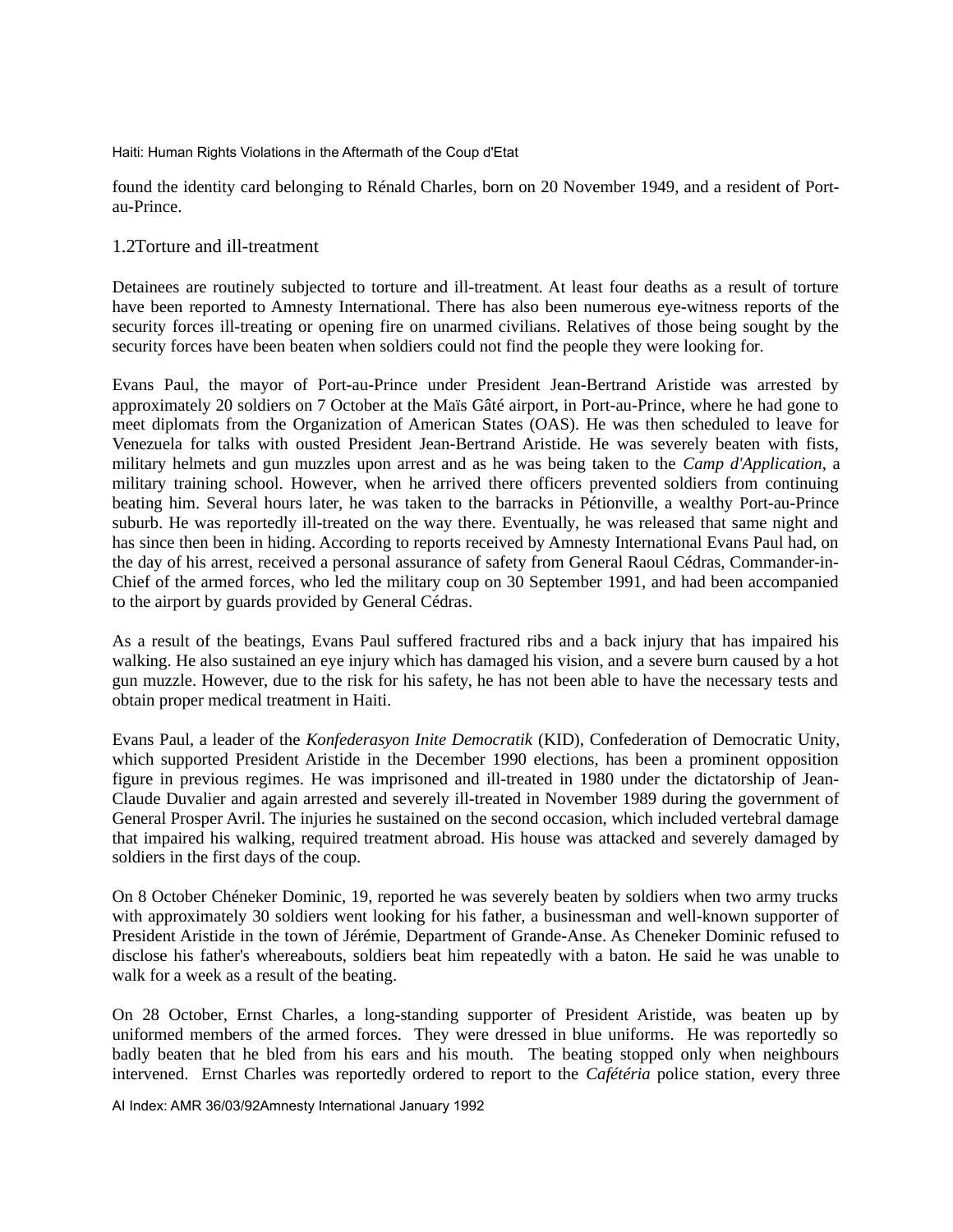days.

Teacher Jean-Claude Museau, known as Klodi, 30, was arrested on 30 December and accused of sticking posters of President Aristide. He was severely beaten in different parts of the body, particularly on the head. His buttocks showed slash wounds. He was released on 6 January, after appearing before the *Parquet* (Public Prosecutor's office). However, on 8 January, he died as a result of the severe treatment he had been subjected to. Jean-Claude Museau, who was also a student at the *Ecole Normale Supérieure*, Teacher's Training School, in Port-au-Prince, was married and had one child. He was also a member of a *Ti Komite Legliz*, base church community. According to the information available to Amnesty International, he was not given medical assistance, despite many appeals from relatives and others. It was reported that a member of the military replied to one such appeal by saying "we should have killed that one - he's giving us too much trouble" (*On aurait dû tuer celui-là; il nous donne trop de problèmes*). At least three more deaths have been reported as a result of torture.

Amnesty International has also learned that several young women, one as young as 14, were raped by the military, particularly in the first days of the coup. According to local human rights groups, most of the rapes have not been reported, and that even in reported cases the victims have requested their identities to be kept secret. According to press reports, several Dominican women working at a bar in Port-au-Prince said in a television interview in Dominican TV that they had been raped and beaten by soldiers. One of the women, who identified herself as Milly Felipe Hernández, said she had been gang-raped by 15 soldiers, and that she watched as her friend was killed when she tried to telephone relatives for help. The women were reportedly escorted back to the Dominican Republic by Dominican diplomats.

#### 1.3Arbitrary or illegal arrests

Emmanuel ("Manno") Charlemagne, a well-known singer in Haiti and a staunch supporter of ousted President Jean-Bertrand Aristide, was arrested on 11 October 1991. According to information received from the family of Manno Charlemagne, he was arrested by uniformed soldiers who forcibly entered his home in Carrefour, a district of Port-au-Prince, without a warrant. Earlier, two lorry loads of soldiers had arrived in the area of Côte Plage in Carrefour and carried out several arrests. The soldiers then asked for Manno Charlemagne's home and went there. The soldiers beat him in front of his family and took him away. Manno Charlemagne was accused of being a "criminal", of "possession of arms without the necessary permit" and of "incitement to violence". He was subsequently released on 18 October by order of the *Tribunal Civil* (Civil Court) of Port-au-Prince, which declared his arrest illegal.

However, as Manno Charlemagne was leaving the *Pénitencier National* (National Penitentiary) on the day of his release, accompanied by one of his lawyers, a group of men dressed in civilian clothes approached him. They said they had an order for his arrest, but when challenged to produce the written warrant, they refused to do so and brandished their weapons. Manno Charlemagne was then forced into a waiting vehicle and taken to an unknown destination. It was later learned that he was held in the National Penitentiary, and was eventually released on 25 October 1991. Manno Charlemagne went into hiding after his released and has now left the country.

On 15 October Antoine Izméry, a wealthy businessman of Palestinian origin who helped finance President Aristide's presidential campaign, was arrested at his home in Port-au-Prince by over 70 members of the armed forces. He was reportedly beaten and taken away by the soldiers. It was later discovered that he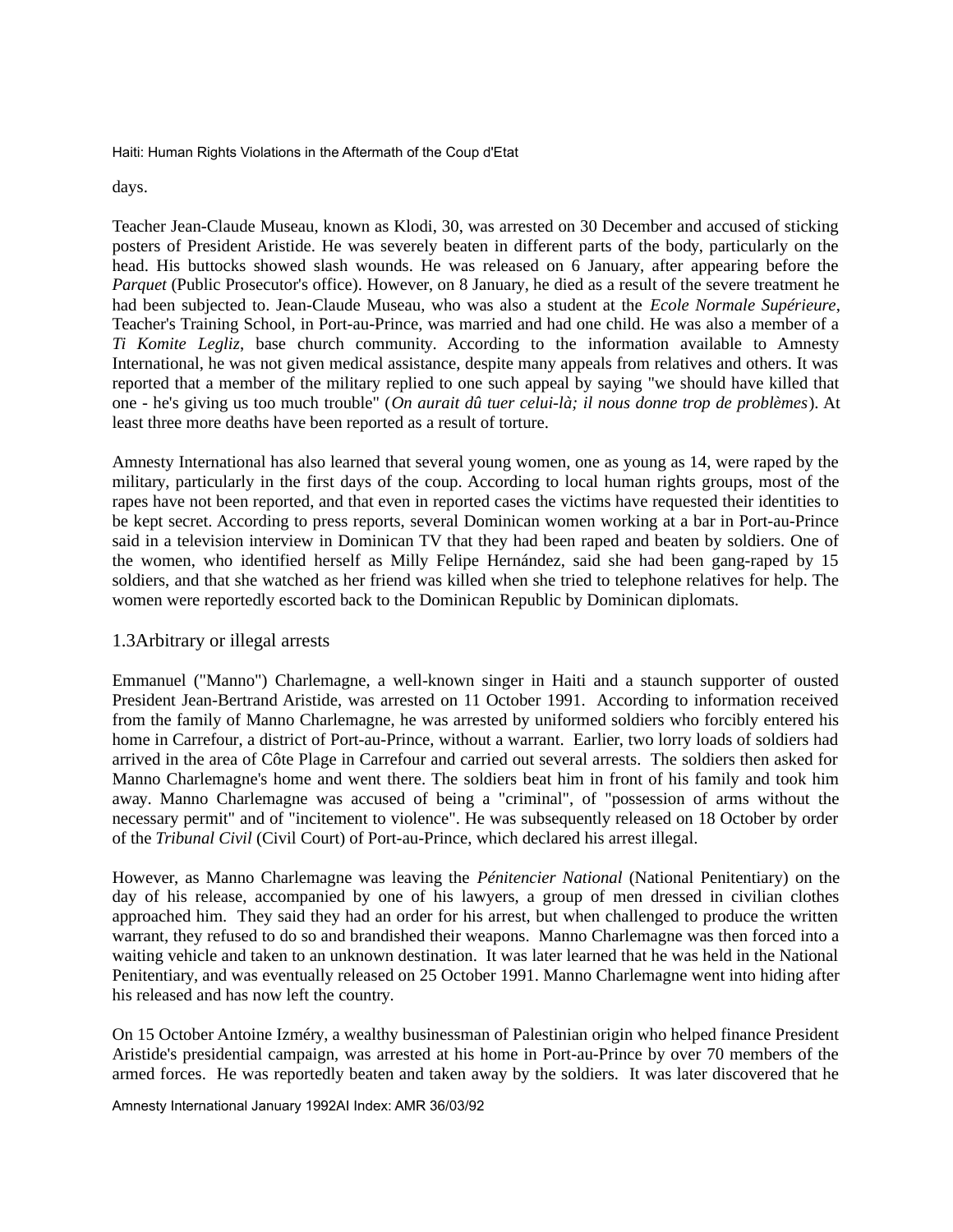was being held without charge at the National Penitentiary in Port-au-Prince. He was, however, eventually charged with "inciting the public to riot" on 23 October. He had been brought before the *Commissaire du Gouvernement* (Public Prosecutor) for Port-au-Prince on four separate previous occasions, but the Public Prosecutor had failed to appear. He was eventually released on 25 October 1991. The following evening soldiers, reportedly including several of those who arrested Antoine Izméry, raided the house of his brother, threatened the family, and ransacked the house. Antoine Izméry, who had been arrested and ill-treated in January 1990 during a serious clampdown on opposition figures by the government of General Prosper Avril, also went into hiding. In mid-December his name headed a *tonton macoute* death list broadcast by a pirate radio.

Rodrigue Jacques, 25, a worker with the state telephone company, Téléco, was reportedly taken away from his place of work on 21 October by four men in plain clothes carrying guns and army equipment. His family have enquired at police stations and army installations, but all deny holding him and no news of his whereabouts have reportedly emerged. The names of 10 people who were reportedly arrested in early October in different areas of the country and subsequently "disappeared" were made available to Amnesty International. The list included the name of Adonis Jean-Paul, a member of the *Comité Revolutionaire Chomeur Haitien*, Revolutionary Committee of the Unemployed Haitian).

Raymond Toussaint, a member of the *Comité National des Congrès des Mouvements Démocratiques* (KONAKOM), National Committee of Congress of Democratic Movements and of a rural development group known as CODEP, was arrested on 25 October 1991 and was reportedly ill-treated. According to information received by Amnesty International, Raymond Toussaint was arrested without a warrant by uniformed soldiers, who reportedly came to his home in Petite Rivière de l'Artibonite, Artibonite Department and accused him of "spreading propaganda in favour of President Aristide". Raymond Toussaint was taken to the army barracks in Petite Rivière, where he was reportedly severely beaten. He was subsequently transferred to Saint Marc prison, where he was said to be in poor health because of illtreatment. He was allegedly denied access to his lawyer, visits by his family or medical treatment. He was released in late November 1991.

Solange Lafontant, the wife of Prime Minister René Préval, was arrested by soldiers on the morning of 26 October. She was accused of possession of a fire-arm without the necessary permit (apparently her permit had expired). She was released later the same day. Prior to her arrest, her name had been announced over the government-controlled Radio Nationale among the list of those people ordered to report to armed forces headquarters in Port-au-Prince. René Préval has, since the coup taken refuge in a foreign embassy. Régine de Volcy, sister-in-law of former Minister of Public Works Frantz Vérella, was arrested on the morning of 6 December, but released the same day. On their own admission, soldiers told her that the army was using relatives of Frantz Vérella as a way to find him.

Up to 30 people were arrested by soldiers without warrant on Sunday 27 October in the Carrefour-Feuilles district of Port-au-Prince. Soldiers also forcibly entered and searched a day-care centre in the area. The same solders threatened parents if they did not send their children to school the following Monday. Many of those who oppose the coup have refused to obey the government's demands that children return to school from the beginning of November.

Serge Etienne, aged 35 and a former member of the armed forces, was arrested without a warrant by soldiers at his home on 27 October 1991. He was accused of incitement to riot on the day the coup took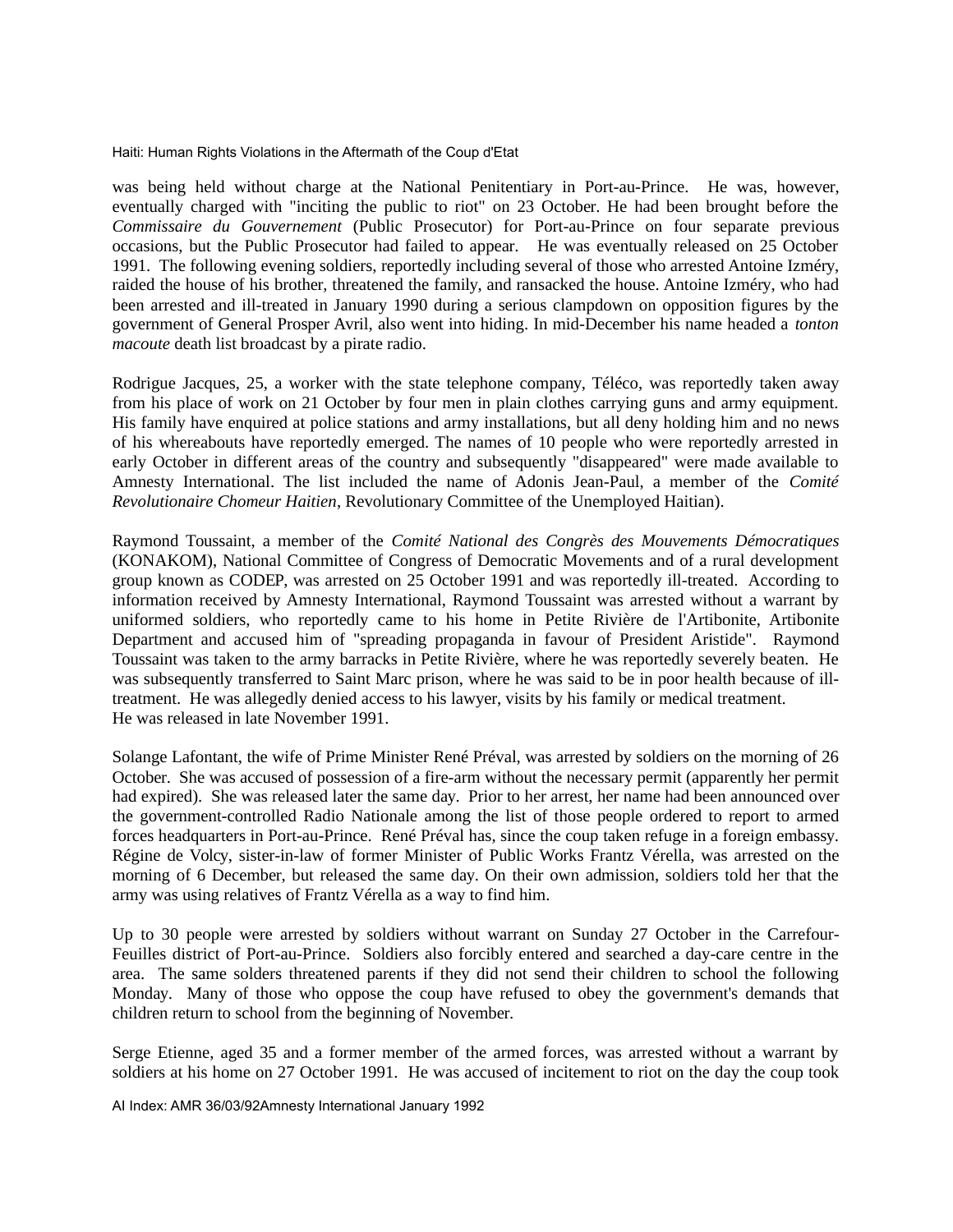place, but the family believe he has been arrested because he is a *Lavalas* supporter. He was held at the *Service d'investigation et de recherches anti-gang*, (Anti-gang investigation and research service), where access to his relatives was severely restricted.

At approximately 10.00pm on 15 November 1991, a military street patrol from the *Service de la circulation* (traffic division), surprised Adelin Télémaque as he was writing "*Viv Titid*" ("Long-live Titid" - Titid is a nickname for President Jean-Bertrand Aristide) on a wall in his neighbourhood of Delmas 6. The army shot at him and then followed him on foot when he ran away. They finally caught up with him and began beating him severely according to witnesses. He was then taken away. On 17 November, his parents made enquiries with the traffic division of the armed forces. They reportedly mocked the family and said that he was not being held there. The traffic division suggested the parents try the 4th Company of the Police, known as the *Caféteria*, who denied holding him. When Adelin Télémaque's parents returned to the traffic division the officers there suggested they look for their son at the National Penitentiary, but the National Penitentiary also denied holding him. The parents returned again to the traffic division of the armed forces, who this time reportedly suggested that their son may have been executed and they should look for his body. Amnesty International is concerned that Adelin Télémaque may have been extrajudicially executed.

Also on 15 November, some 40 youths in Cité Soleil, a district of Port-au-Prince, wee reportedly arrested by a group of uniformed military agents and men in civilian clothes. The youths were suspected of preparing to leave the country. They were beaten in full view of Cité Soleil residents and were forced to identify the houses of other youths who were thought to be getting ready to leave.

On 19 December, in Montrouis, Artibonite Department, around 30 people were about to board a "*canter*" (one of the boats in which Haitian asylum seekers try to leave Haiti), were surprised by the armed forces and severely beaten.

On Saturday, 30 November soldiers went to the home of Dr Margareth Dufour (*née* Degand), a medical surgeon, and her husband Christian Dufour, a French citizen, who is confined to bed following a serious accident. The soldiers were reportedly looking for Jean-Robert Sabalat, the Minister of Foreign Affairs under the government of President Jean-Bertrand Aristide, who is a neighbour and friend of Margareth Dufour. Jean-Robert Sabalat, whose house was searched without a warrant by soldiers in mid-October, has been in hiding since the coup. The soldiers were accompanied by a *Juge de Paix* (justice of the peace), and they reportedly declared that they found grenades and ammunition belonging to Jean-Robert Sabalat in Margareth Dufour's house However, some reports have indicated that the soldiers brought the weapons into the house in order to incriminate Jean-Robert Sabalat. Since they could not find Jean-Robert Sabalat, the soldiers arrested Margareth Dufour, and reportedly accused her of harbouring him. Following her arrest, Jean-Robert Sabalat issued a statement denying possessing weapons. Margareth Dufour was taken to the *caserne de Pétionville*, but was later released.

Other officials reportedly arrested include Gérard Jules, the Justice of the Peace at Cayes-Jacmel, South-East Department, along with the FNCD mayor of the town and three others; Jocelyne Balonquet (also reported as Palenquet), a civil servant with the Ministry of Education; Donald D. Prosper, mayor of St-Marc, Artibonite, and his two deputies, and Fanovil Dornévil, a member of the Communal Assembly of the 5th Section of Bastien in Verrettes, Artibonite. Judge Milot was arrested in Limbé (North Department) for a short period, as was the Justice of the Peace for Arcahaie, Artibonite, Pierre Charles Douzé. Others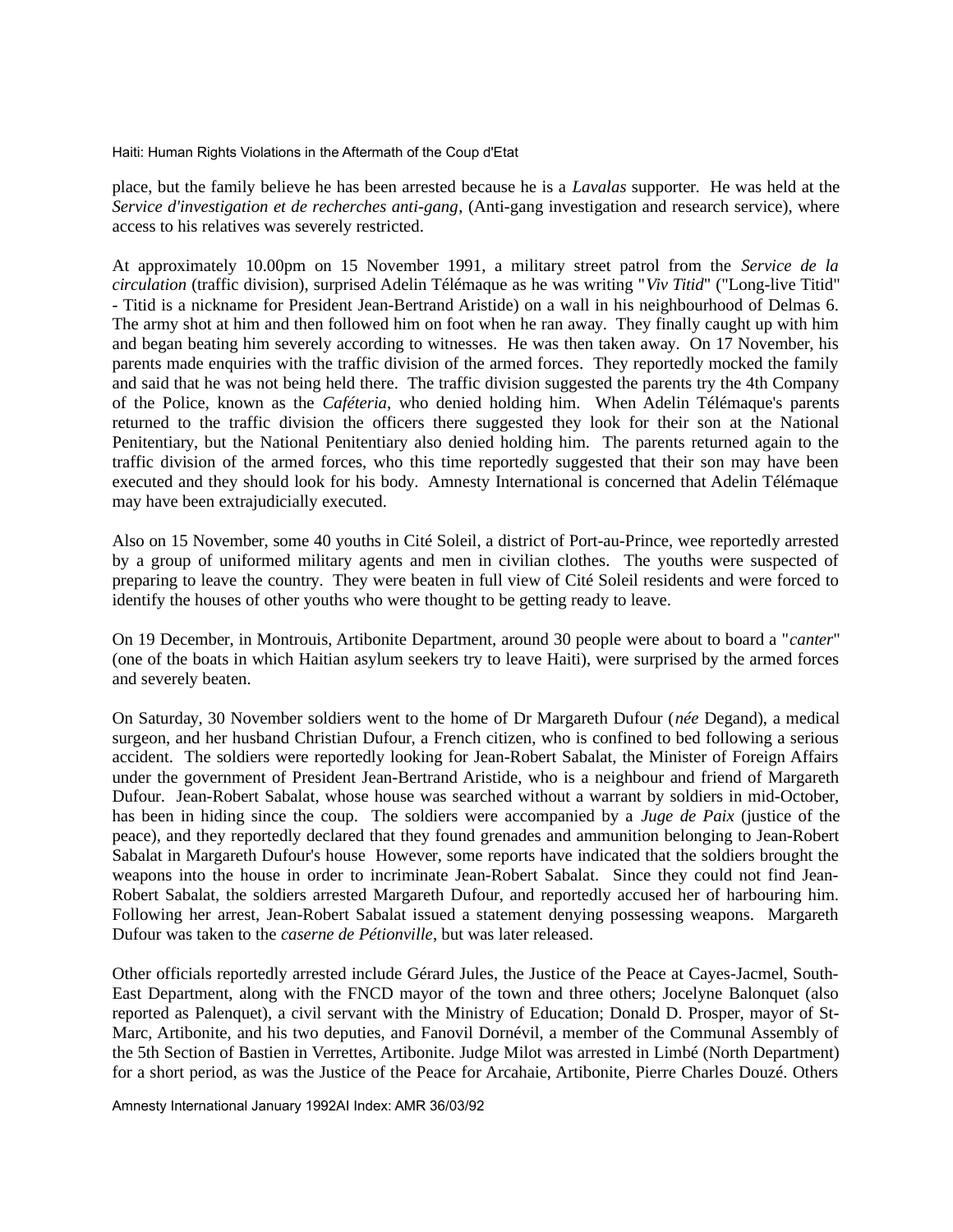included Carlo Jean Rateau and his brother Jean Richard Rateau, two artists and supporters of President Aristide.

Arrests were also reported in the days prior to the first anniversary of the December 1990 elections. In Carrefour Feuilles, for example, about 30 youth were reportedly arrested by soldiers. Their neighbourhood, as several other in Port-au-Prince, was "visited" by soldiers those days, in an apparent effort to intimidate any demonstration of support for President Aristide at the time of the election anniversary.

#### 1.4Threats and destruction of property

In the early days of the coup, armed soldiers forcibly entered and conducted unwarranted searches on the homes of officials of the Government of President Aristide, including those of Prime Minister René Préval; Minister of Information Marie-Laurence Jocelyn Lassègue; Minister of Economy and Finance Marie-Michèle Rey; former Foreign Minister Marie Denise Fabien Jean-Louis and presidential advisor Claudette Werleigh. All of these officials went into hiding immediately after the coup took place.

In mid-October, the home of Max Montreuil, President of the *Comités de quartier du Cap-Haïtien* (Neighbourhood Committees of Cap-Haïtien), was attacked with gunfire, ransacked and set on fire. Max Montreuil has been a long-term target under previous military regimes. He was arrested in January 1990 and expelled to the Dominican Republic, when the government of President General Prosper Avril arrested scores of opposition figures and declared a state of siege. The home of Marc Antoine Noël, the Director of the *Fonds d'Aide Economique et Sociale* (FAES), Fund for Economic and Social Aid, was fired on by a group of soldiers, on the nights of 12 to 13 October and two FAES cars were stolen by a group of 10 soldiers on the same occasion.

Amnesty International is also concerned at "hit lists" which are being broadcast or disclosed to the public, in an apparent effort to maintain the climate of fear and intimidation which is reigning among the population. On 1 November the High Command of the Armed Forces reportedly announced over *Radio Nationale* (National Radio), that they had uncovered a plot by "anarchists" intended to cause panic among the population of Haiti. A list of 45 people sought was read over the radio. The list included the private secretary of President Aristide, Henri Claude Ménard, trade union leaders, former Minister of Public Works Frants Vérella and other government officials.

On 15 December, a pirate radio station calling itself *Radio VSN-57* broadcast a list of 96 individuals and some 200 organizations to be suppressed. Journalists; businessmen; political activists; government officials (including former Minister Vérella); radical priests; Bishop Willy Romélus of Jérémie, an active critic of the current authorities; and friends of President Aristide were included in the list. *VSN* are the initials of the *Volontaires de la Sécurité Nationale*, Volunteers for National Security, the official name of the notorious *tonton macoutes*. 1957 was the year in which François Duvalier came to power. In the broadcast, the speaker called on the *tonton macoutes* to mobilize against supporters of President Aristide: "When you find them, [...], you should know what to do [...]. Go and do your job [...] crush them, eat them, drink their blood" (*"Il faut les trouver [...] afin de les écraser". "Quand vous les trouverez [...] vous saurez quoi faire avec eux [...]. Allez, faites votre travail [...] écrasez-les, mangez-les, buvez leur sang..."*). The list was later rebroadcast by the National Radio, in the guise of news coverage.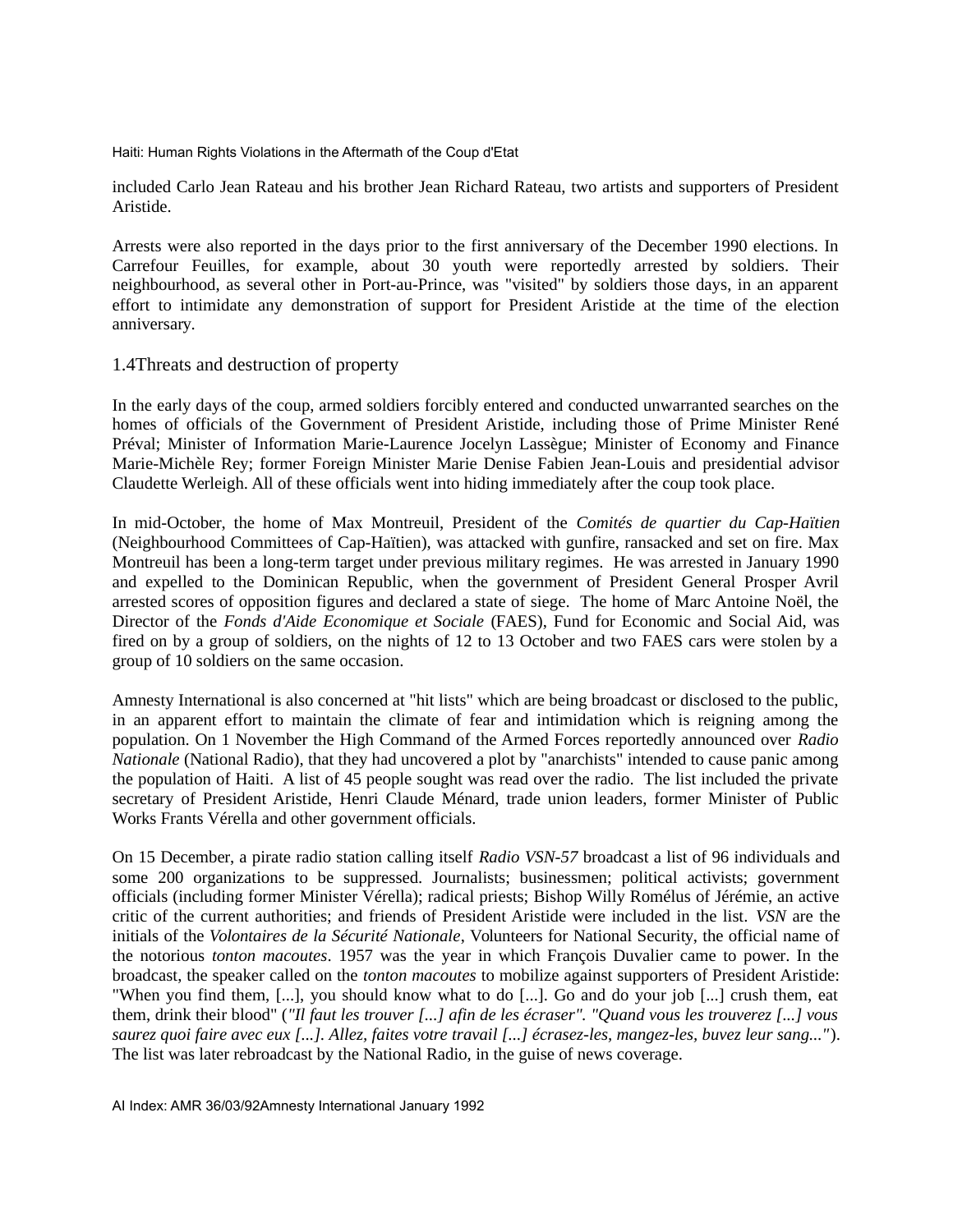Since the appearance of the list, Amnesty International learned that the military attempted to arrest one of the individuals listed and that the house of another one was forced into by the military. He was not present at the time, but other residents of his home were reportedly beaten and furniture and other items were destroyed.

# 2.Human rights violations against members of the clergy and religious organizations

Amnesty International is concerned that members of the church who are real or perceived supporters of President Aristide are being targeted by the armed forces. More than 50 Roman Catholic priests reportedly went into hiding shortly after the coup. Lay Christian workers and members of churchsponsored development organizations are also at risk. At least eight priests, one nun and eight members of church groups have been arrested, and dozens more have been threatened and harassed by soldiers.

In the first days of the coup soldiers knocked with their rifle butts at the gate of the home of one priest working in a poor area of Port-au-Prince. He was not in and the soldiers began shooting in the air after they failed to gain access to the house.

Sénatus and Fritzner Nosther, both Christian activists and supporters of President Aristide, were arrested by members of the security forces on 4 October 1991 and taken to the *Caserne de Thiotte* (Thiotte military barracks), in the locality of Jacmel, South-east Department. Both men were reportedly illtreated. Amnesty International is concerned for their safety.

The headquarters of the *Programme Regional d'Education et du Dévelopement* (PRED), Regional Education and Development Programme, in Léon near Jérémie, department of Grande-Anse, were attacked on 19 October by a group of soldiers. Soldiers arrested Father Eddy Julien, a Roman Catholic priest and Director of PRED, who was accused of *incitation à la subversion* (inciting subversion). Eddy Pierre, a worker at PRED was also reportedly arrested. Both men were subsequently released without charge. During the attack, the soldiers damaged equipment and took away office machinery, including typewriters. On 18 October, the day prior to the attack, a letter reached Port-au-Prince in which Father Julien denounced threats he was receiving from members of the former *tonton macoutes* in Léon.

Jocelyne Lange, a member of a women's group, and Mrs. Jean Claude Avena and Mrs. Jean Baptiste Chèrazade, were arrested in late October reportedly because they were all members of a Christian Base Community in Limbé, North Department. All were released a day later.

Several priests and monks in the area of Les Cayes were reportedly being sought by the army in the wake of a general strike on 21 October. In Laborde, a district of Les Cayes, the presbytery of Father Lanpi was ransacked by soldiers. The Sacré Coeur Christian brothers' house was also ransacked and brother Enold Clerismé arrested by soldiers and held for several days. In Dusis, the presbytery of Father Claudel Wagnac was searched and the priest himself arrested. He was released shortly afterwards.

Sister Loretta Philistin, director of the Catholic primary school in Ranquitte, North Department, was arrested on 8 November by the sergeant of the local police post. She was beaten and then released.

Foreign priests have also been subjected to arrest and ill-treatment. On 17 November, Father Julián Amnesty International January 1992AI Index: AMR 36/03/92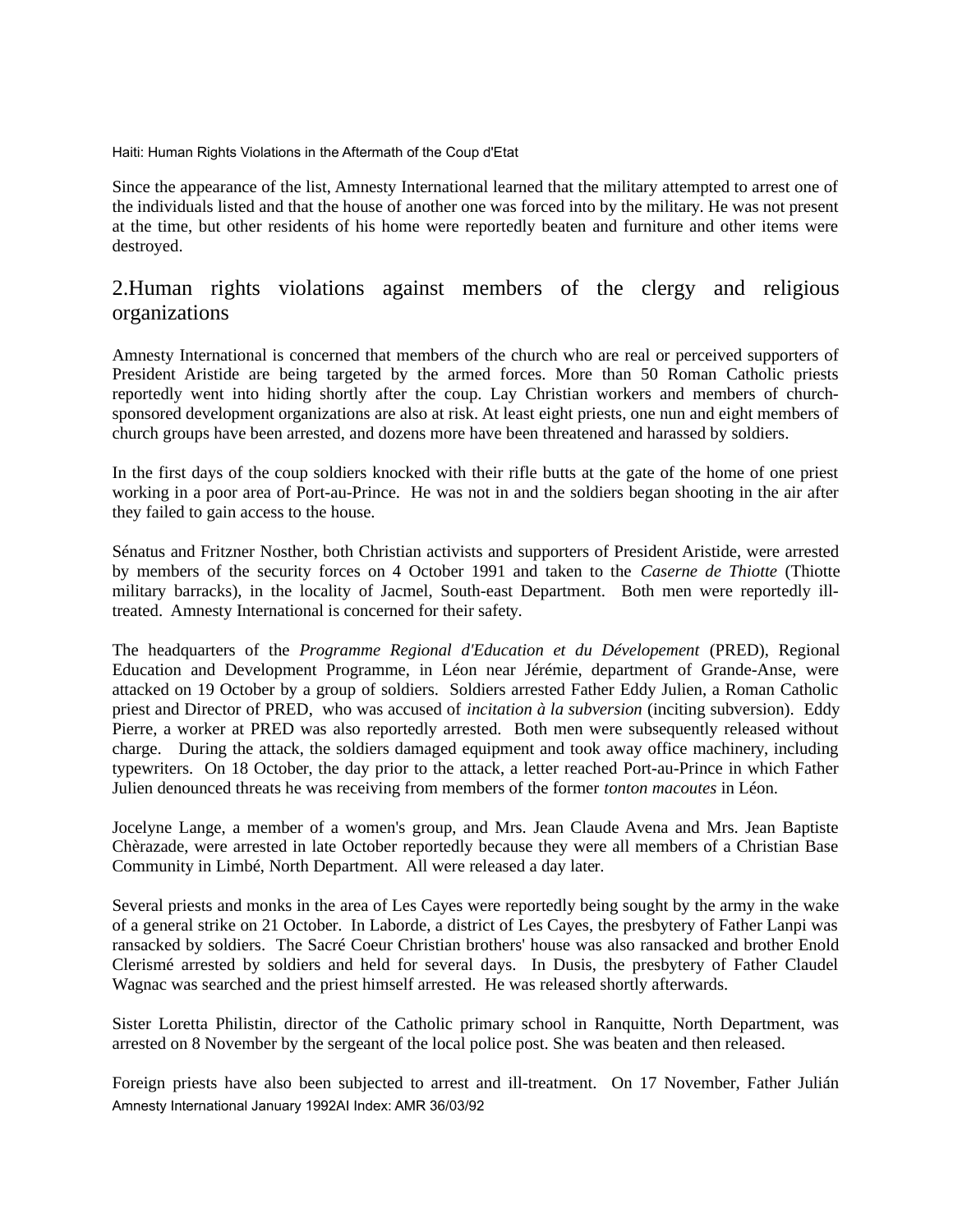travelled from his parish of Barahona in the Dominican Republic to Banane in the parish of Thiotte, in the locality of Jacmel, South-east Department of Haiti, in order to celebrate mass. As he was leaving the church in the company of Augustin (no surname given), the church sacristan, both men were arrested by members of the armed forces. The Bishop of Barahona in the Dominican Republic intervened and was able to obtain the release of Father Julián. Augustin however, was badly beaten and taken to the *caserne* of Thiotte.

On 18 November Father Jean-Claude Pascal Louis, the parish priest of Baron, near Saint Raphaël, North Department was arrested by members of the armed forces. He reportedly arrested in connection with the closure of schools in the area. He was subsequently taken to the *caserne* (barracks) of Baron. He was released after the intervention of the Bishop of Cap-Haïtien, and subsequently went into hiding, fearing further reprisals by the armed forces. Other priests reportedly arrested include Father Danier Roussière of Gonaïves, Artibonite, Father Lexilien Pierre of Bas-Limbé, North Department, and Father Marc Fivez of Thomassique.

In addition, during the month of October, CARITAS, a foreign Catholic church agency, had several its offices searched. In Dondon, North department, soldiers fired on the convent of a Canadian Roman Catholic order of St. Joseph de Vallières, which has reportedly closed as a result.

In another incident a Roman Catholic priest, Father Cherry, from the diocese of Cap-Haïtien, North Department, was threatened by former *tontons macoutes*, who reportedly did not like the theme of the sermon given by the priest at the Sunday Mass. The theme was "*il est plus dificile à un riche d'entrer dans le royaume des cieux qu'à un chameau de passer dans le trou d'une aiguille*" ("it is more difficult for a rich man to enter heaven than it is for a camel to pass through the eye of a needle"). The priest subsequently went into hiding.

On Monday, 4 November, soldiers opened fire on the cathedral in Gonaïves, some of the bullets penetrating the cathedral, during a mass which was being concelebrated by the Bishop of Gonaïves, Monseigneur Emmanuel Constant, along with 10 other priests in honour of the patron saint of Gonaïves, Saint Charles. Several members of the armed forces in civilian clothes were inside the church during the mass and a group of armed soldiers in uniform were posted outside the church. As the mass finished the army opened fire. Cartridges were found inside the church. As the priests were leaving the cathedral, soldiers blocked their vehicles and accused them of preaching violence, and of belonging to the *Service de Sécurité de la Présidence* (SSP), Presidential security service, a personal security force set up under President Aristide and made up of civilian and military personnel. The armed forces had cited the creation of the SSP as one of the reasons why they had staged a coup. The armed forces arrested three young people, who were later released. During the arrest, one of the priests, Father Gérard, was jostled and abused. Nobody was injured in the incident. On 14 December soldiers allegedly looking for weapons searched the car and personal belongings of Bishop Emmanuel Constant.

 At about 11.00 pm on 9 November the parish priest of Ballan, Father Marcel Boussel, of Belgian nationality, was going to Cap-Haitien to take a sick man to hospital when his car was followed and shot at by members of the armed forces. Neither Father Marcel nor the sick man were wounded in the attack. However, some hours later members of the armed forces went to the convent in Ballan looking for Father Marcel, who had by this time gone into hiding.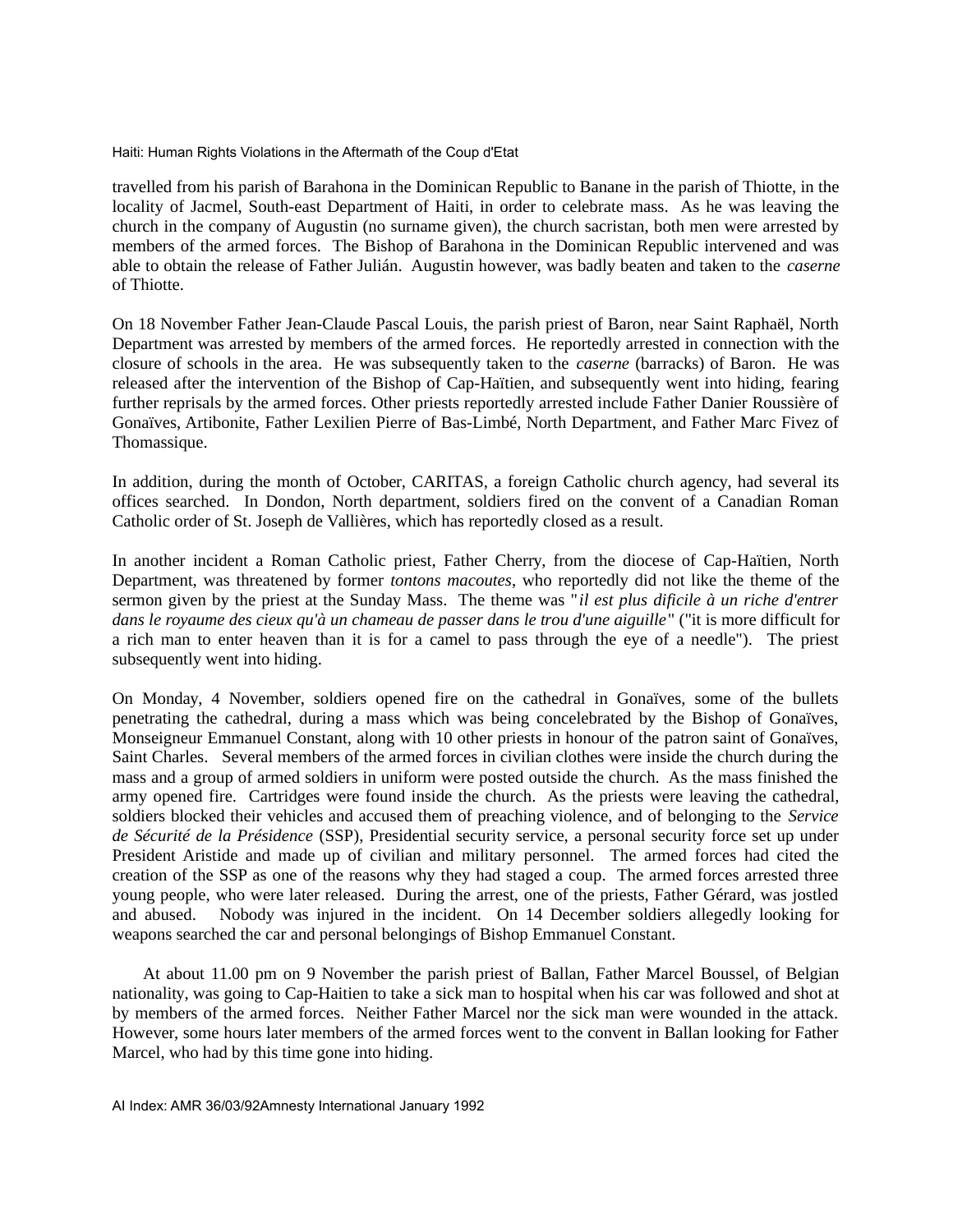The tightening of repression in Mid-December was also felt by the Church. On the evening of 18 December a group of about 20 uniformed military and civilians armed with iron bars, pics and stones forcefully entered the presbytery of St-Gérard Church, in Carrefour Feuilles. They tried to get the priest out of the church, but he did not. The assailants told him they had been informed that a meeting was taking place inside, and that they wanted the attendants out as political meetings were forbidden. However, there was no meeting being held at the time there, and the men left after a while. However, a child found outside the church was taken and beaten.

## 3.Repression in the countryside

Despite difficulties in communications, there have been continuous reports of human rights violations in the rural areas. Most of the reports have come from the departments of the North, Centre, Artibonite and Grande-Anse. As in Port-au-Prince, human rights violations have included extrajudicial executions and unwarranted and arbitrary short-term arrests accompanied by torture and ill-treatment. Amnesty International has also noted with concern the rising numbers of incidents of ill-treatment and intimidation of the population by the security forces in the streets and in private homes. There have also been reports that violations have been committed by former *tonton macoutes* and former *Chefs de section*, rural police chiefs notorious for the abuses they committed against the rural poor under the Duvalier regimes and the regimes that followed. After President Aristide came to power, *chefs de section* were instructed to turn in their weapons and were placed under civilian authority as "*agents de police communale*". Some *chefs de section* well known for their violations of human rights were dismissed and others reportedly retired.

However, following the coup many *chefs de section* and their deputies returned to their former posts and have been reportedly responsible for many human rights abuses, including the extrajudicial execution of Senator Astrel Charles, the burning of the home of FNCD Deputy Jean Mandenave and the killing of two people and the arrest of 15 others in Rossignol, Artibonite reportedly constituents of FNCD Deputy Samuel Milord. Thirty houses were also reportedly burned in the occasion. Amnesty International also learned of the arrest of at least one rural police agent in late October or early November.

#### 3.1Killings in the countryside

On 2 October, seven people were reportedly shot and killed and seven others were wounded when soldiers opened fire on demonstrators marching in support of President Aristide. in the Artibonite town of Gonaïves.

#### [PHOTOS]

Frantz Moyiz, aged 26, unemployed, and Fred Chériska (alias T-Fred), aged 19, were both reportedly killed when the armed forces opened fire on the 2 October demonstration. Fred Chériska died on arrival at hospital. Elisyen Dazme, aged 33, and his cousin Jean-Pierre Dazme, aged 27, were also reportedly shot and killed by soldiers. Elisyen and Jean-Pierre Dazme were on their way to the hospital on a motorcycle to enquire about the fate of Fred Chériska, when soldiers opened fire, killing them both. Line Joseph, aged 39, was killed early on the morning of 2 October, in the Détour Laborde district of Gonaïves, while on his way to a nearby factory to look for a job, when soldiers opened fire indiscriminately. Navwa Odena, aged 35, was killed by soldiers, in the Trou-Sablé district of Gonaïves. He was reportedly shot after being intercepted on the street by soldiers. Farilien Predestin, aged 33, was shot in unknown circumstances, also on 2 October. Gérard Janit, aged 34, died of a heart attack in the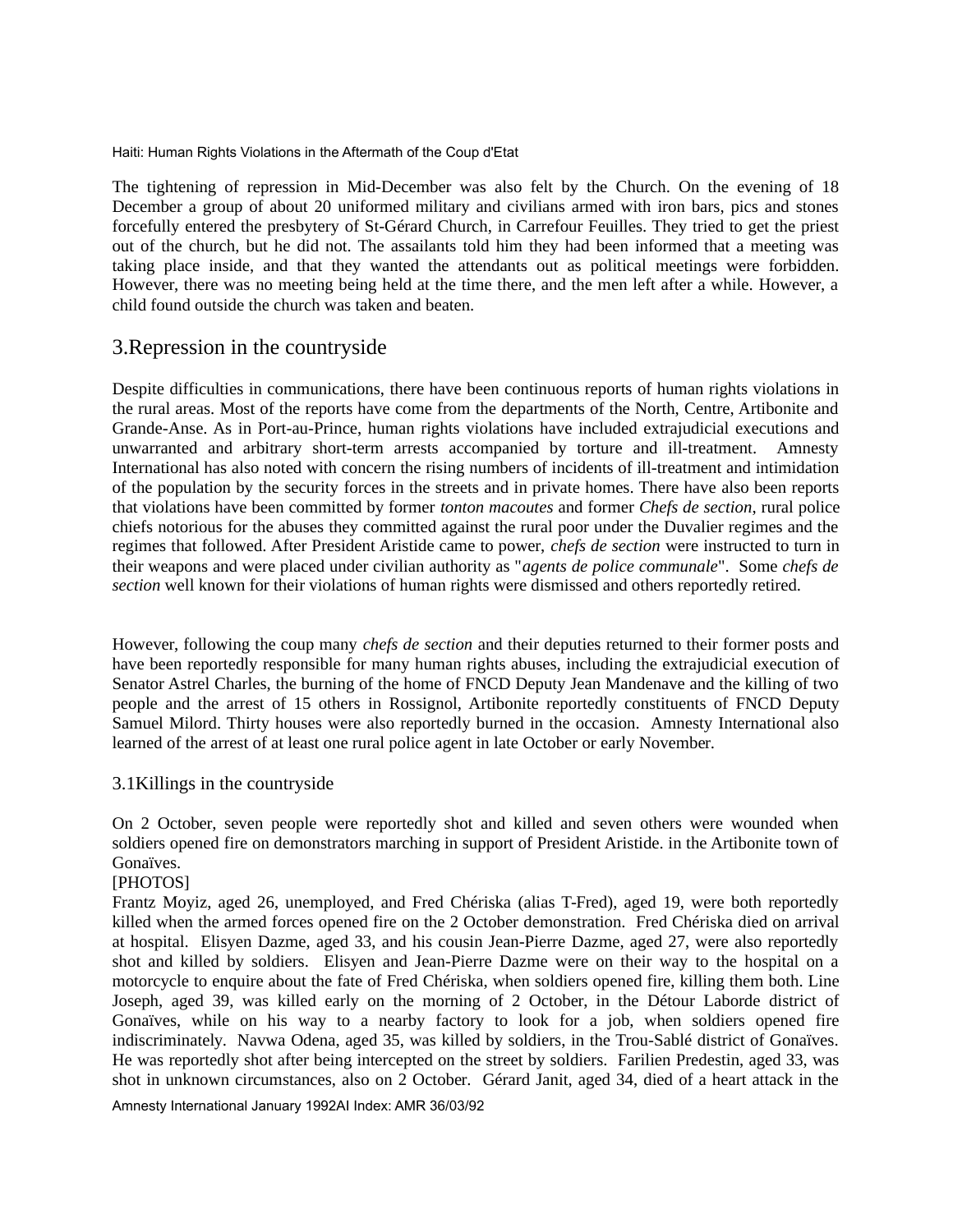Pont-Gaudin district of Gonaïves, after the military began opening fire in the area and one of his young brothers, Makenzy Janit, was threatened and reportedly violently beaten by the army.

In early October, in Marécage, Department of the Centre, over 10 people were killed when a group of over 1,000 supporters of the previous *chef de section* of Marécage, including armed civilian agents of the police, attacked the town residents. Over 26 houses were ransacked and their contents destroyed or stolen. Many of the surviving residents were forced to flee the area.

Régé Vorbé, aged 45, was reportedly wounded by members of the armed forces on 19 October 1991 in the town of Petit-Goâve. He was subsequently taken to hospital for treatment. The soldiers reportedly traced him to the hospital and killed him.

The climate of fear and repression being felt by the population is clearly shown by the report on the death of a young woman known as Antoune in Bonneau, North Department, on 18 December. Antoune, the mother of a 7-month old baby, was among a crowd celebrating the arrival of oil in Bonneau. However, a military informer told a soldier that the people were demonstrating in favour of President Aristide. The soldier immediately arrived on the spot and shot at the celebrators. Antoune was hit by a bullet and cried for help. The soldier, however, prevented anyone from assisting her, and allegedly threatened to shoot some nurses who wanted to help her.

#### 3.2Torture and ill-treatment

Seven people were wounded by gunfire when soldiers opened fire on 2 October on demonstrators marching in support of President Aristide in Gonaïves. Among those wounded were 11-year-old Garina Sainfort and 16-year-old William Pierre. Three other people wounded were aged 18.

In Gonaïves alone, 55 people reported having been beaten by the security forces or by civilians acting apparently with their connivance in the period from 1 to 19 October. If those incidents not reported were taken into account, it was at the time estimated that over 80 people were reportedly injured as a result of beatings by soldiers in Gonaïves and the surrounding areas, in the same period. The victims include men, women and children. Soldiers reportedly beat victims with clubs, sticks, iron bars and the butts of rifles. Several victims were hospitalized as a result of the beatings and blows received - many suffered fractures to limbs, including arms and legs and ribs. Several others received blows to the head, face and back. In one case a soldier beat a man, whose surname is Tazen, on the corner of Indépendence Street and Egalité Street in the district of Anba Pointe, Gonaïves, after he found him listening to Radio "Voice of America".

Paul Laroche, a 33-year-old teacher of literacy was arrested by soldiers on the evening of 15 October 1991 in Port-au-Prince and taken to the *Service d'investigation et de recherches Anti-Gang*. He is reported to have been severely beaten and tortured and on 17 October was taken to the state hospital for treatment, bleeding from his right ear and sub-conjunctival haemorrhages in both eyes. The right side of his face and both buttocks were swollen from beatings and his abdomen was distended due to intestinal perforations sustained during torture. After five weeks in hospital, Paul Laroche was returned to the National Penitentiary in very poor health, where he was held until his release on 13 December. An international human rights delegation which visited Haiti in early December reported seeing Paul Laroche in very poor health, chained to his bed at the infirmary of the National Penitentiary. They reported that Paul Laroche was now deaf in his right ear as a result of the beatings he was subjected to, and had lost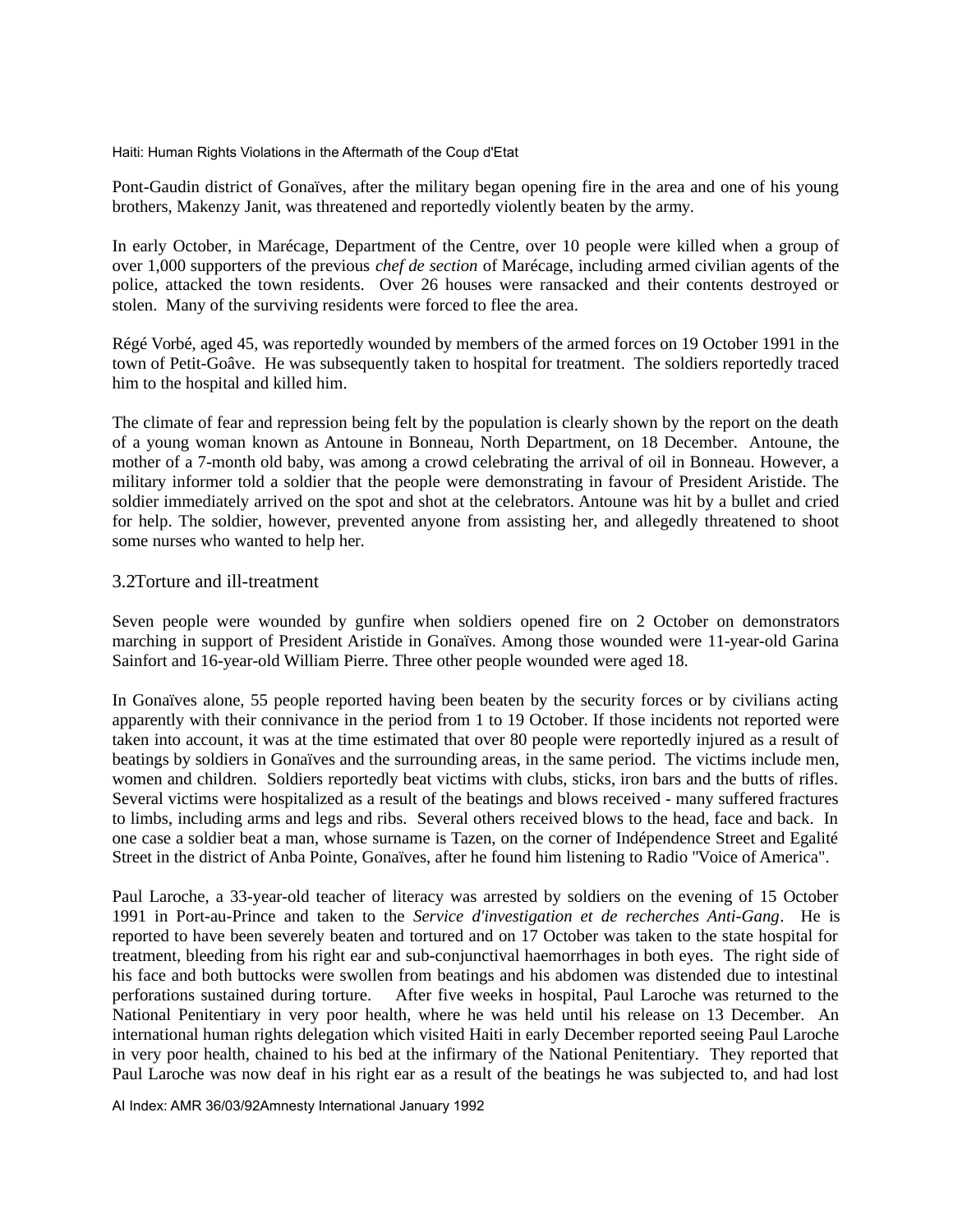some visual capacity in his right eye. He was also said to be unable to walk unsupported and had not regained the weight lost after his treatment in hospital.

François Destin, 24, a member of the Association of Youth for the Lithurgy, (association des jeunes pour la liturgie) was arrested without a warrant on 10 November, as he was going to his field, in Ravine Achen, Artibonite. He remained in detention for a week in Verrettes, where he was beaten and tortured with the "djak" method, by which a baton is wedged under the thighs and over the arms of the victim who is then repeatedly beaten all over the body in different positions. On 17 November, he was transferred to St. Marc prison, and was released in early December.

On 6 January Dieulemè Jean-Baptiste, 32, a KONAKOM militant and a member of the *Comité Central pour les Droits Humains et le Développement des Paysans*, Central Council for the Human Rights and Development of Peasants, was reportedly arrested in Liancourt, Artibonite. The reasons for his arrest were not disclosed. He was taken to the military barracks in Verrettes and reportedly severely tortured. His wife, Suzanna Janack, a member of the same committee, who was six months pregnant at the time of Dieulemè Jean-Baptiste's arrest and reportedly looked for by the military, went into hiding. Dieulemè Jean-Baptiste was released two days later, and had to be hospitalized due to the severe treatment he was subjected to.

Also on 6 January, several people were reportedly beaten by soldiers in Bizoton, as a result of a dispute between a woman and a man courting her. Accounts of the incident indicated that the woman slapped the man in the face, ignoring that he was a soldier. The man then went to look for military reinforcement and went back to have his revenge. Soldiers sprayed with gunfire the house where they thought the woman had taken refuge, and coerced the local residents to disclose her whereabouts. Bizoton residents have reportedly been the object of severe intimidation by the local military, who have reportedly publicly stated that they are going to "finish with the local people" ("*ils vont en finir avec les gens du coin*").

#### 3.3Arbitrary arrests

In Saint Marc, Artibonite Department, seven people were arrested in the days immediately following the coup on 30 September 1991. One of those arrested, Sèn Siyis, was released nine days after being detained by soldiers. He had reportedly gone to the military to collect his bicycle, that had been taken from him by soldiers during the curfew imposed in the area. The local judge refused to intervene in the case and the military allegedly demanded \$5,000 (One Haitian dollar is equivalent to 5.00 *gourdes*. The official rate for the US dollar is 7.00 *gourdes*) for his release. They finally agreed to accept \$3,000 for his release. He was finally released on 7 October reportedly after paying \$2,000, and has been given until 7 January 1992 to pay the remaining \$1,000.

Gesner Marius, aged 27, was beaten and as a result seriously injured by a group of civilians accompanied by soldiers on 5 October in Gonaïves. Family members who went to the Gonaïves military barracks were threatened. It is not known if he has been released.

In Jérémie, department of Grand-Anse, several people were reportedly arrested in the week of 14 October 1991. All were arrested allegedly for being in possession of clandestine newspapers, being circulated among the population as a result of the closure of many newspapers and radio stations. They were reportedly held at the prison in Jérémie.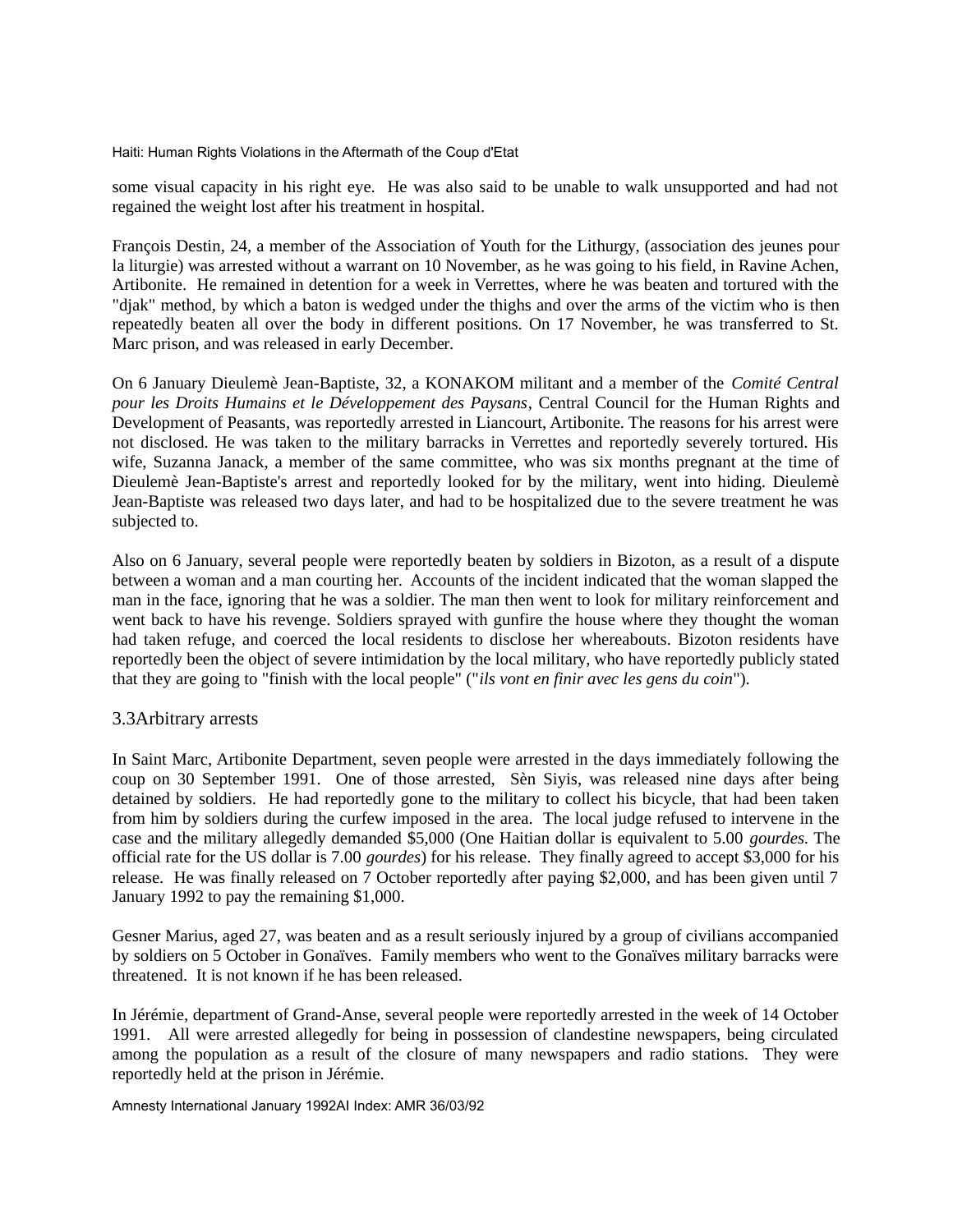Smith Joseph, aged 29, and a father of three children was arrested by a group of 6 soldiers in a white jeep, on 16 October in Gonaïves, accused of speaking against the army. He was held for three days in prison, during which time he was beaten. He received blows to his right ear, his right eye and his left wrist. He was released without charge.

*Konbit Komilfo*, a grassroots group in Grand Goâve in South-East Department, was also targeted by the military. The houses of eight of its members were burned. Two other peasants, belonging to the group, Jean Robert Pierre and Polinis Pierre were arrested some time in October 1991, and a third member was arrested in early January 1992.

Eveillard Premilus, the communal police agent of Verrettes Artibonite Department, was arrested in late October by order the local military commander and sent to Saint-Marc prison. According to reliable sources, the former rural *chef de section*, now returned to the area, had stated that Eveillard Premilus should be killed so that the dogs could eat his remains, because he had allowed people to demonstrate for the return of President Aristide.

Patrick Frantz Beauchard and his brother-in-law, Saurel Gomez, were arrested on Saturday 2 November 1991 in Hinche, in Haiti's Central Department, and were detained at the military barracks there. Patrick Beauchard was subsequently transferred to the National Penitentiary in Port-au-Prince but later released. No new information on the whereabouts of Saurel Gomez has been received. No information as to the reasons for their arrest was given by the authorities, and sources in Haiti believe they have been arrested solely on account of their support for deposed President Jean-Bertrand Aristide, or as a revenge against Patrick Beauchard's alleged earlier participation in a failed coup against President Avril.

Patrick Beauchard, a former sergeant in the Presidential Guard *Forces Armées d'Haïti* (FAd'H), Haitian Armed Forces, had supported the coup led by General Prosper Avril in September 1988. After the coup, however, he and a group of soldiers continued to make demands for radical changes both in the armed forces and in government administration, and were arrested a month later on the grounds that they were preparing a further coup. They were released without charges in December 1988 but were dismissed from the army. Patrick Beauchard and some of the soldiers arrested subsequently formed the *Organisation Populaire 17 Septembre* (OP-17), of which he became a leader. In December 1989 Patrick Beauchard was arrested a second time and accused of plotting against the security of the State. Another OP-17 leader, Marino Etienne, together with political opponent Evans Paul and trade unionist Jean-Auguste Meyzieux had been arrested one month earlier on the same charges. Upon arrest, the four men were severely illtreated and required treatment abroad. The four were released as a result of an amnesty in February 1990.

 Several arrests were reported in Hinche between 1 and 4 November. One of those arrested was Jaquelin Kebreru, a judge nominated by the government of President Aristide. The same judge worked with the Justice & Peace Commission of the Roman Catholic Church in Hinche. He was subsequently released.

At least four people were reportedly arrested by the Security forces in Darbonne, in the district of Léogane, West Department, during the week of 10 November. The arrests were carried out at night, without a warrant. None of those detained was reportedly brought before a tribunal. Relatives were refused access to the prisoners and those arrested were reportedly beaten by the security forces. Residents who live near Darbonne prison have complained that prisoners were being tortured in custody. In some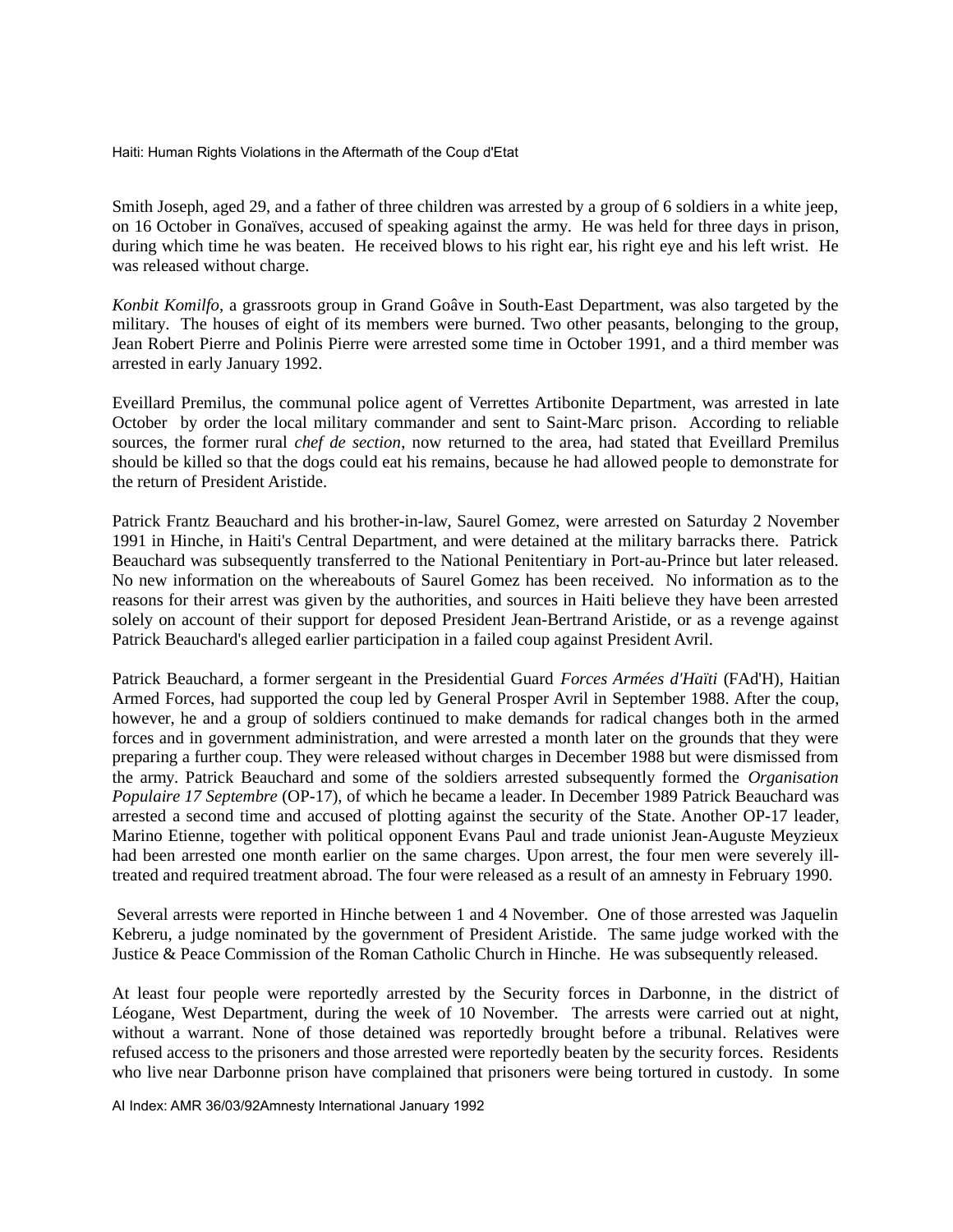cases the prisoners were released only when relatives have agreed to pay sums of money - in one case reported to the organization relatives were asked to pay \$300. Many of those imprisoned were allegedly arrested after being identified by paid army informers as having allegedly been involved in the destruction of the police post in Darbonne on 30 September, the day the coup took place. These informers were reportedly paid for every person they identified.

On 15 November a group of armed civilians working in conjunction with the armed forces, arrested Leridor Simon and Anelo Paul in Marécage, Thomonde, in Centre department. Both men had been in hiding since the reported massacre in Marécage in the beginning of October. Both men were reportedly beaten upon arrest. Ophlène Sortilus, was also reportedly arrested and beaten. She was subsequently released after she was forced to pay \$50.

Venès Cado, also a resident of Marécage, was reportedly arrested between 9 and 11 October during the reported massacre. He was taken to the prison in Hinche, the capital of the Centre Department, where he was reportedly very badly tortured. He was subsequently released, but was reported to be seriously ill as a result of the torture he was subjected to.

On 1 December, an old woman known as Dieula was arrested in the area of Charrier, first communal section of Verrettes, Artibonite Department. She had reportedly been watching the military go into the area several times looking for communal leaders and threatening and harassing the local population, and said: "When are all these things going to finish?". She was released the next day, against payment of a "large sum" of money.

On 15 December in Arcahaie, Artibonite, tens of peole were reportedly arrested. Among those arrested were Justice of the Peace Pierre Charles Douzé and supporters of President Aristide. In one reported case, the military severely beat the aunt of one of those they were seeking, as he was not at his house when they arrived looking for him.

## 4.Human rights violations against journalists

Since the beginning of the coup, the news media have been consistently targeted by the security forces. Despite public assurances that freedom of expression would be guaranteed, Amnesty International has learned of numerous incidents of journalists and others working in the Haitian news media being singled out as targets for human rights violations, including extrajudicial execution, arrest and ill-treatment. On 30 September, many radio stations, which are the main sources of information in Haiti, were closed down or placed under military control. The offices and equipment of many of these stations were destroyed or damaged. Other stations simply stopped broadcasting because they feared reprisals from the security forces. Only those radio stations under government control are now permitted to broadcast inside the country. People found listening to foreign broadcasters, including Radio France Internationale; the Voice of America, which transmits in Creóle from the United States; and Radio Enriquillo, a Roman Catholic radio station operating from the Dominican Republic, have been arrested and beaten by the security forces. Journalists found in possession of clandestine information sheets, which are being disseminated throughout the country, were also targeted by the security forces. National and foreign correspondents have reportedly suffered intimidation by the security forces; many have had cameras, film or notes destroyed or confiscated, and some have been threatened.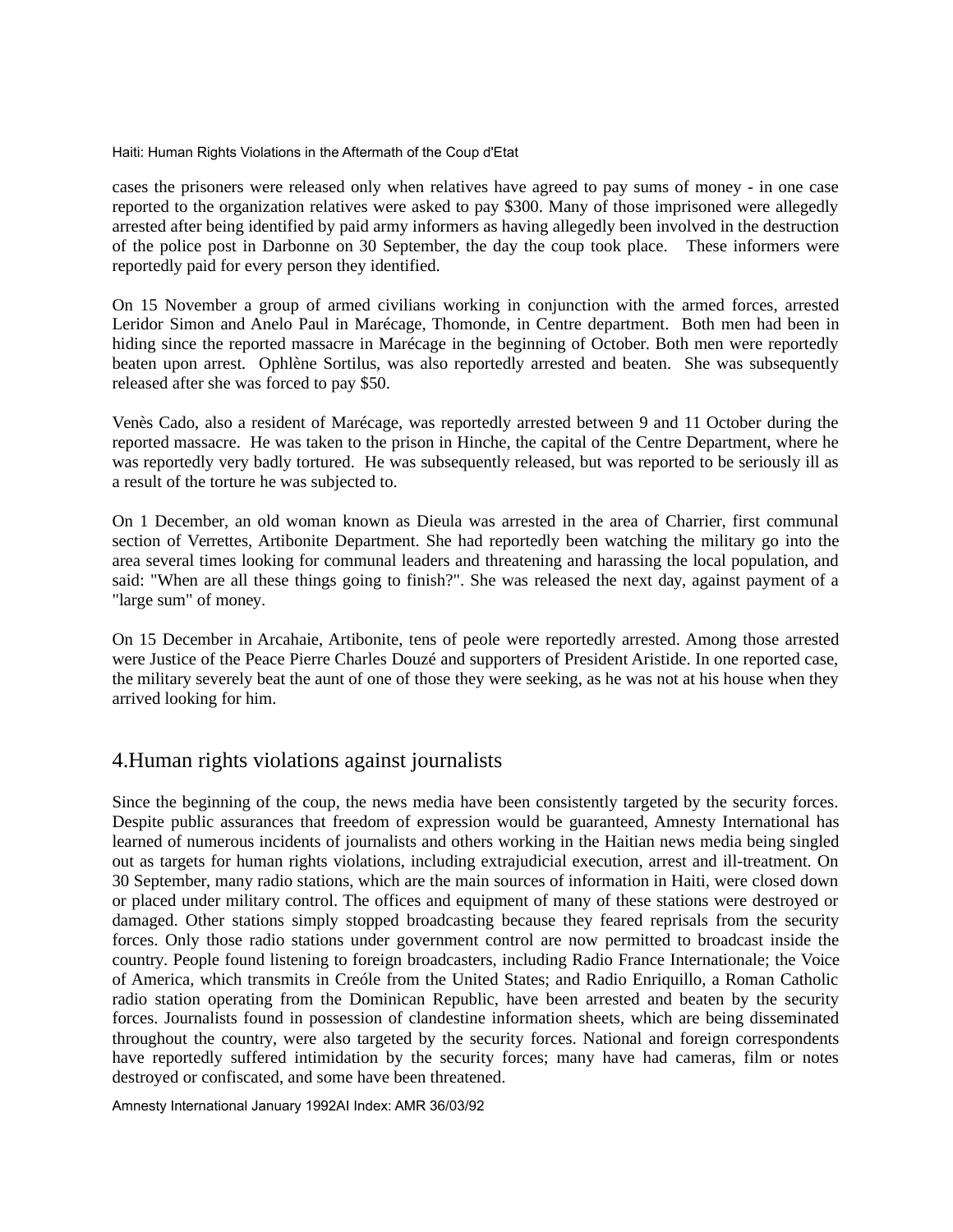Immediately following the coup several radio stations, including *Radio Haïti International*, *Radio Cacique* and *Radio Caraïbe* were attacked by soldiers in order to force them to stop broadcasting. Printing equipment was stolen, or destroyed. On Friday 4 October soldiers reportedly attacked *Radio Lumière*, and five staff members were wounded as a result of the attack. In Jérémie, Grand-Anse department, soldiers destroyed the radio transmitter belonging to the Tèt Ansanm (Heads Together) radio station (belonging to the Roman Catholic church). The staff of the station reported being threatened by soldiers.

*Radio Nationale* director Michel Favard was arrested by soldiers on 29 September, after a broadcast warning of the military coup. The soldiers burst into the radio, demanding to know the sources of Michel Favard's information. He was subsequently released.

Jacques Gary Siméon, known as Jacky Caraïbe, a journalist and director of *Radio Caraïbe*, was taken away on Monday 30 September, after a group of soldiers arrived at his home, severely beat him in the presence of his family, and took him away to an unknown destination. His dead body was later found in the Delmas 31 district of Port-au-Prince, bearing marks of severe torture. According to information received by Amnesty International, his eyes had been gouged out and his teeth knocked in.

In the first weeks after the coup, Amnesty International also received reports that several newspaper vendors who were attempting to sell opposition newspapers were shot at by members of the armed forces in Port-au-Prince. It is not known if any were hurt. In Delmas 2, a district of Port-au-Prince, a group of 26 people were reportedly listening to the foreign radio station *Voice of America* when a group of soldiers fired on the group, killing three; many in the group were beaten, and several others arrested and severely beaten in custody. In the countryside, five people were reportedly beaten and arrested by soldiers in early October in Desdunes, Artibonite, after they were found listening to foreign radio stations. All the detainees were taken to the Saint Marc prison. At least one of the detainees, identified as Dieufaite Chérilus, was subsequently released.

Jean-Mario Paul, a journalist with the privately-owned *Radio Antilles Internationale* in Petit-Goâve, South-east department, was reportedly arrested in Port-au-Prince on 9 November 1991 by seven armed men in civilian clothes and a member of the police in uniform. Jean-Mario Paul was severely tortured in custody after being transferred from Port-au-Prince where he was arrested to Petit Goâve, South-east department. Soldiers put him in the "toad" position (*le crapaud*), in which a victim's neck is tied to his legs and he is beaten on the back and buttocks for long periods of time. On 10 December, over one month after his detention, he was reportedly transferred to Petit-Goâve Hospital as he was seriously ill and in need of urgent medical attention as a result of the torture he has been subjected to at the hands of the armed forces. However, on 16 December, he was returned to Petit-Goâve prison, allegedly for reasons of security. Jean-Mario Paul was readmitted to hospital over the Christmas period again in need of urgent medical attention. At the time of writing Jean-Mario Paul was once again back at Petit-Goâve prison and is reported to be in a stable physical condition.

Jean-Mario Paul has been charged with burning down a police precinct and a court house and "disarming" a policeman in Grand-Goâve a town near Petit-Goâve. *Radio Antilles Internationale*, however, maintain that Jean-Mario Paul was, at the time of the incident, carrying out his legitimate work as a radio journalist. The home of Jean-Mario Paul in Petit Goâve had been attacked and burned in the wake of the coup on 30 September 1991. Jean-Mario Paul, a supporter of President Jean-Bertrand Aristide, had fled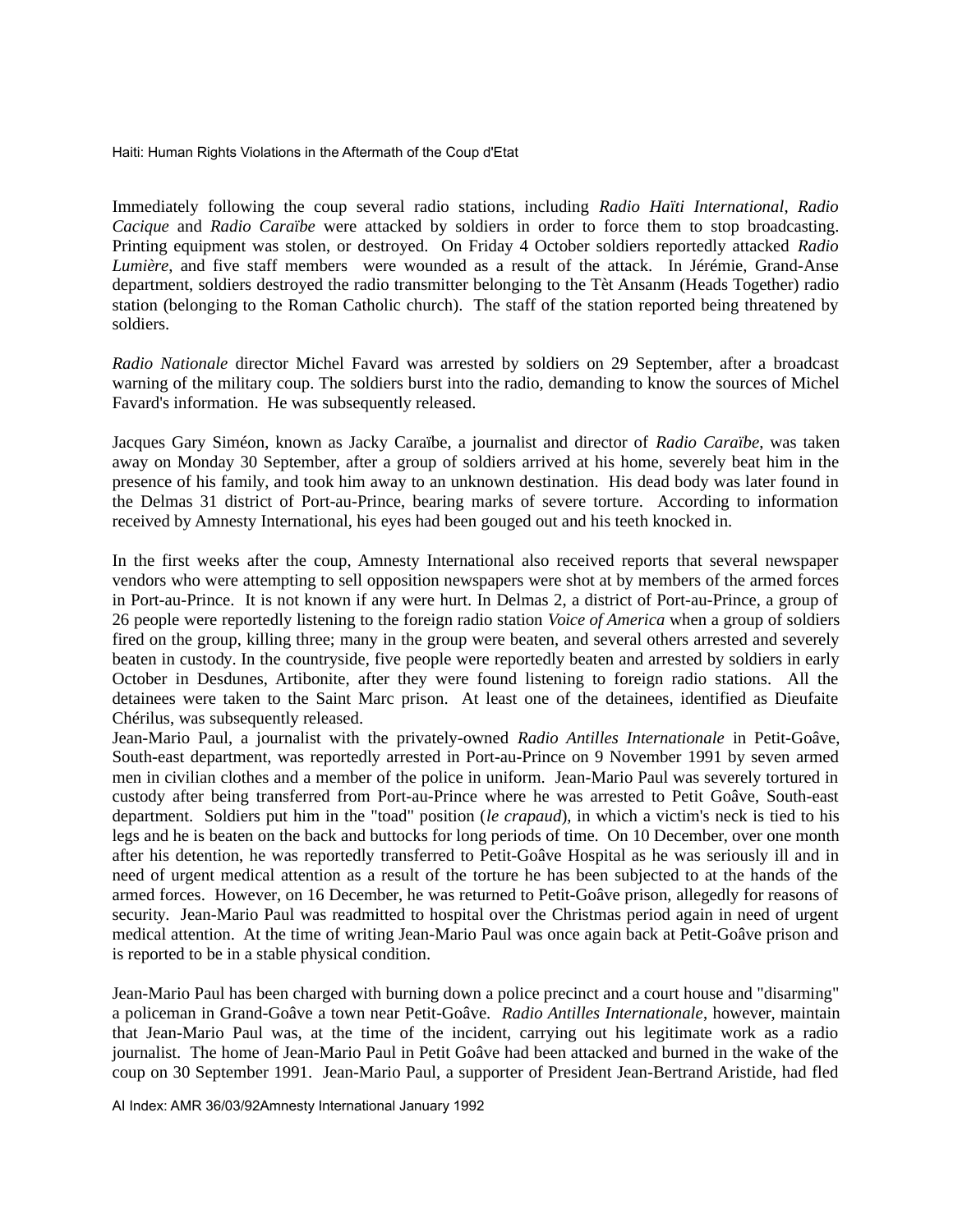the area following the attack on his home, and had gone to Port-au-Prince.

Nicolas Sorenville from *Radio Nationale* (National Radio) was arrested, along with Marcel Beaublanc a journalist with Radio Plus, in Mirebalais, Central department by soldiers on 8 November 1991. Both men were taken to the *caserne* (military barracks) in Hinche, capital of Central department, but were subsequently released.

Claudy Vilmé, a photographer with the Haitian magazine *Haiti-Relais* was reportedly arrested in mid-November 1991 by four soldiers, dressed in civilian clothes, who forced him into their vehicle, which carried no licence plates. He was beaten and threatened and asked for the address of journalist Clarence Renois of *Radio Métropole*. His photographic equipment was also destroyed by the soldiers. He was released later that day.

On 10 December 1991 Félix Lamy, the Director of *Radio Galaxie*, was abducted when seven unidentified man who forcibly entered the radio premises, damaged equipment and took him away to an unknown destination after he broadcast a story filed on 7 December by journalist Ives-Marie Chanel, who also works with the Inter Press Service Third World News Agency (IPS), about a possible rebellion within the armed forces. Both *Radio Galaxie* and *Radio Tropiques FM* used the story on their radios. The following day, the Assistant Director and two journalists from *Tropiques FM* were reportedly summoned to Police headquarters and questioned about the source of the broadcast. Ives-Marie Chanel went into hiding following reports that he was being sought by the army.

A delegation of Americas Watch, the National Coalition for Haitian Refugees and Physicians for Human Rights which visited Haiti in early December 1991, reported the names of other journalists arrested since the coup. The list included Hérald Gabliste and Jean-Pierre Louis of *Radio Antilles Internationale*; Lucianna Giani, an Italian free-lance journalist; Frère Roday; Philiare from *Radio Cacique*; Miché Sully of *Radio Galaxie*; Fernand Billon of *Radio Soleil*; Masner Beauplan of *Collectif Kiskeya* in Hinche, Central department; and Jean-Robert Philippe of *Voice of America*. Other journalists physically assaulted and threatened by the security forces include Thony Belizaire of *Agence France Presse*; Sony Bastien and Lilianne Pierre Paul of *Collectif Kiskeya*; Jean-Laurent Nelson of *Radio Plus* and a member of the Association of Haitian Journalists; Edwige Balutansky of *Reuters*, and Marcel Dandin of *Radio Haïti-Inter*.

## 5.Human rights violations against trade unionists and members of grassroots organizations

Popular organizations have been particularly targeted for repression by the security forces and their civilian counterparts. These have included trades unions, grassroots and peasant organizations, women's groups and literacy organizations, all of which have been virtually paralysed since the coup. Most of their members have been forced into hiding as a result of a systematic campaign of violence unleashed against them; others have been arrested and ill-treated. The offices of many such groups have been ransacked and their files and equipment looted or destroyed.

Uniformed members of the armed forces arrested various members of the *Association des Moniteurs d'Alphabetisation* (AMAP), Association of Literacy Teachers between 15 and 16 October in the districts of Carrefour Feuilles and Delmas, Port-au-Prince. Reports have also been received that members of *Kay* Amnesty International January 1992AI Index: AMR 36/03/92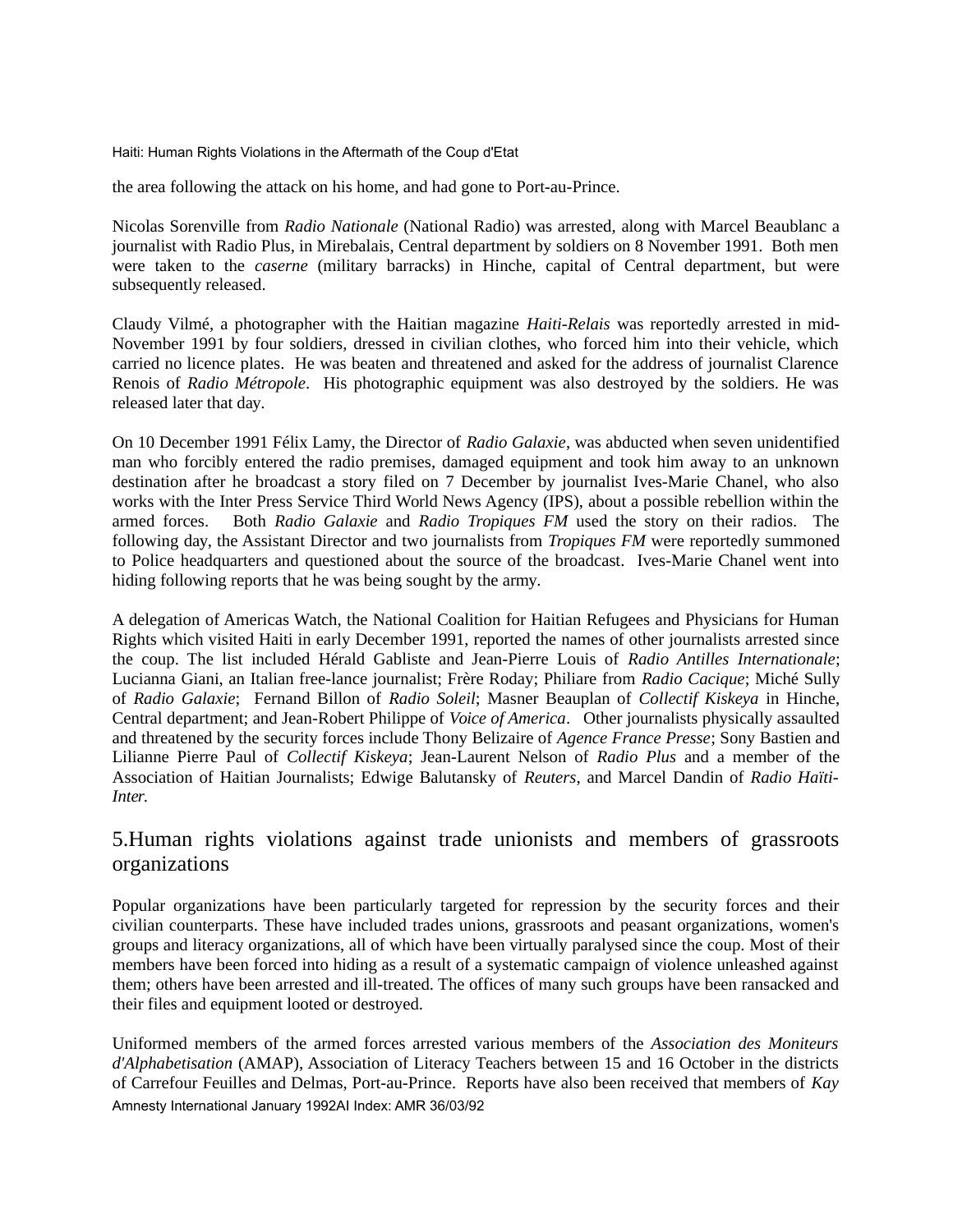*Fanm*, a women's group, were also arrested in the Cité Soleil district of Port-au-Prince around the same time. Families have reportedly been denied on the whereabouts of their relatives. A few days later, members of the *Association des Mouvements d'Organisations Populaires* (AMOP), Association of Popular Organization Movements, were reportedly arrested in the Carrefour district of Port-au-Prince.

On 20 October 1991, Joseph Manucy Pierre, a leader of *Centrale Autonome des Travailleurs Haïtiens* (CATH), Autonomous Centre for Haitian Workers, was arrested without a warrant at his home in Port-au-Prince by a group of soldiers, and accused of illegal possession of a firearm. Relatives report that his house was searched, but deny the accusation stating that nothing was found during the search. Joseph Manucy Pierre was held at the National Penitentiary, before being released without charge on 24 October.

At 5.00 am on 21 October 1991, Lutèce Marius and approximately ten other peasants were arrested in Bocozelle, Artibonite Department, by members of the armed forces. According to several peasants who managed to flee the area and avoid arrest, soldiers entered the house of Lutèce Marius and the homes of the 10 others and took them away without a warrant. Lutèce Marius as well as the others arrested are all members of the *Groupe de Défense des Planteurs de l'Artibonite* (Planters' Defence Group of Artibonite), a peasant land reform pressure group. They are also supporters of President Jean-Bertrand Aristide. Approximately two weeks prior to his detention of 21 October, Lutèce Marius had been briefly detained.

Other peasant groups as well as grassroots organizations who were supporters of President Jean-Bertrand Aristide have reportedly been the object of harassment since the beginning of the coup. The offices of the *Mouvement Paysan de Papaye* (MPP), Papaye Peasant Movement were attacked and ransacked by soldiers. The MPP has been a long-term target of human rights violations by the armed forces under previous military regimes in Haiti. The leadership of the MPP has reported that soldiers from Hinche, capital of the Central Plateau, were drafted into Papaye to seek out the entire leadership of the MPP, including its president, Chavannes Jean-Baptiste, Vilga Jacques, Moy Alvarez, Jean Enihol Casimir. On 16 October MPP member Aldajuste Pierre, president of Kosmika, an MPP cooperative, was arrested by soldiers in Hinche. He was reportedly very badly beaten, and was subsequently transferred to the military hospital in Hinche, with blood in his urine. Another leader of the MPP, Dr Dieudonné Jean Baptiste, the brother of MPP's president Chavannes Jean Baptiste, was arrested by police in Port-au-Prince on 17 December 1991. He was subsequently released. Ten days earlier soldiers had ransacked the home of Chavannes Jean Baptiste, only one week after the home of two Belgian *coopérants* (voluntary workers), working with the MPP, was also ransacked by soldiers.

On 15 November a group of over 30 soldiers searched the premises of the *Mouvement Paysan Soleil Leve* (Soleil Leve Peasant Movement) in Jérémie, Grand-Anse department. They said they were looking for arms. They returned the following day, 16 November and arrested Fleurant Robert, a leader and spokesperson for the Movement, which has publicly expressed its opposition to the coup.

Also in November, the house of Fadine Jeanty, a member of the peasant development organization *Tet Kolle*, another long-term target or human rights violations, was ransacked on 10 November. She, as well as other members of *Tet Kolle*, have reportedly gone into hiding.

Two trade unionists, Abel Pointdujour and Evans Fortuné, belonging to the *Sindicat d'Électricité d'Haïti* (Electrical Workers' Union of Haiti), were arrested on 17 December 1991 in Port-au-Prince, while trying to negotiate payment for electrical workers who had dismissed since the coup. They were subsequently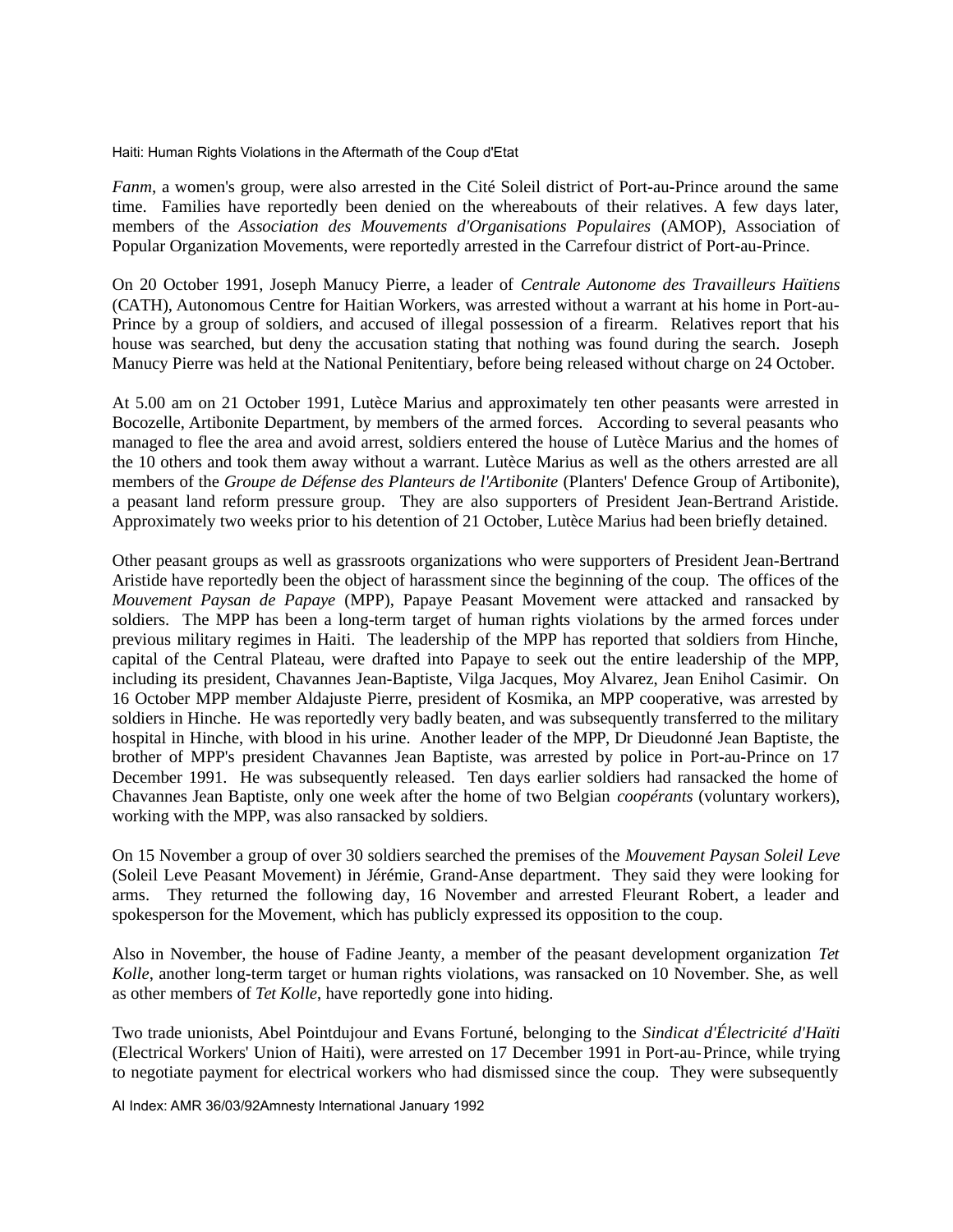released. Duckens Rafaël, the General Secretary of the Electrical Workers' Union has gong into hiding after his name appeared on a list of trade unionists and other grassroots leaders, reportedly being sought by the armed forces.

## 6.Targeting of human rights monitors

On 12 October, the house of human rights lawyer Jean-Claude Nord, Secretary General of the *Ligue des Droits de l'Homme*, (Human Rights League), was searched by members of the armed forces. Jean-Claude Nord was subsequently arrested and then released without an explanation.

Maria Térentia Dehoux, a human rights activist formerly working with CHADEL, whose Executive Director is the present Provisional Prime Minister of Haiti, Jean-Jacques Honorat, was arrested in Portau-Prince on 30 October 1991. She was reportedly taken by soldiers to the National Penitentiary, where she was held for several hours, accused of belonging to an illegal political movement. She was, however, released without charge the same day. Maria Térentia Dehoux had been wounded in September 1988 during an attack on the parish church of President Artistide in Saint Jean Bosco, a poor area in Port-au-Prince.

Virginie Sénatus, responsible for the *section féminine* (women's section) of the *Centre Lafontant Joseph de Promotion des Droits Humains* (Lafontant Joseph Centre for the Promotion of Human Rights), was arrested during a student gathering at the *Université d'Etat d'Haïti* (Haiti State University) in Port-au-Prince on 12 November 1991. She was subsequently released. (See Section 7, Human rights violations against students).

On the evening of 12 November, armed civilians and uniformed members of the armed forces went to the home of the Head of Publications of the Joseph Lafontant Centre for the Promotion of Human Rights, Loby Gratia, enquiring about his whereabouts and the whereabouts of Raynand Pierre, the Executive Director as well as other members of the Centre. According to his wife, who answered the door, the men had a list of people they were looking for. Neither of those sought were at the house and those looking for them left, only to return the following morning, 13 November. Raynand Pierre reported to Amnesty International that he had been warned by friends the week before not to go out on the street too frequently. The Centre Lafontant Joseph for the Promotion of Human Rights has been very active in denouncing the wide ranging human rights violations that have occurred in Haiti since the military coup. He and other members of the Centre Lafontant Joseph went into hiding after the incidents of 12 and 13 November.

Amnesty International also learned that the offices of the *Centre Oecuménique des Droits de l'Homme*, (Ecumenical Centre for Human Rights) were ransacked on the night of 18 November.

## 7.Human rights violations against students

On 12 November, students belonging to the *Fédération Nationale des Etudiants Haïtiens* (FENEH), National Federation of Haitian Students, gathered at the university campus outside the Faculty of Science of the State University of Haiti, for a meeting, a press conference and to demonstrate support of the return of President Jean-Bertrand Aristide. As they were chanting slogans and clapping hands, joined by local residents, troops stormed into the campus, beating students and chasing foreign journalists away.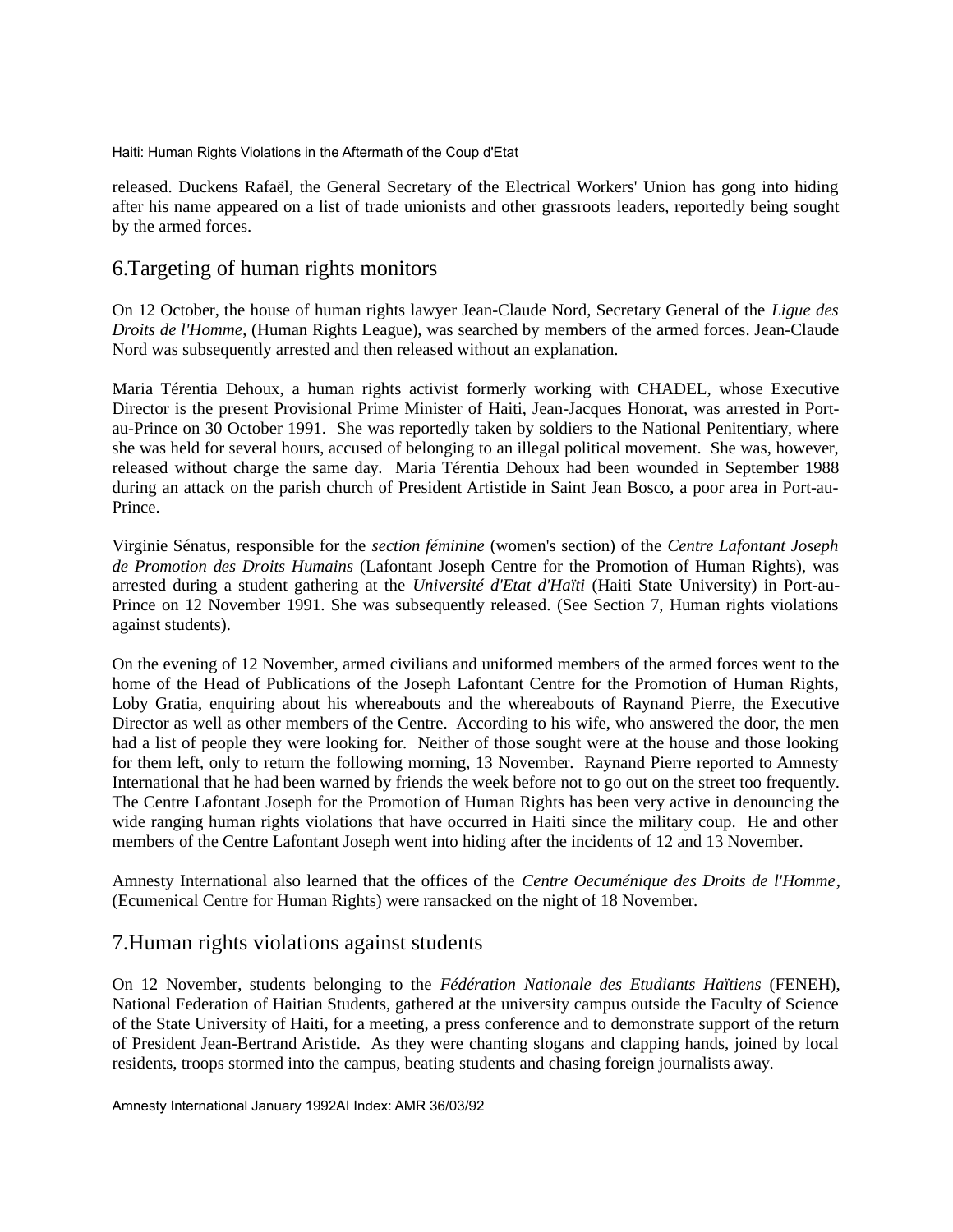Many students ran for safety into the Faculty of Science building. Eyewitnesses have stated that uniformed policemen and armed civilians then started throwing stones at the building before they broke in, reportedly causing severe damage to university facilities and equipment. The students inside were reportedly were brutally beaten with batons and riffle butts. Well over 100 students were subsequently arrested, along with several journalists, including an Italian journalist, Lucianna Gianni.

Military trucks reportedly took a group of the arrested students and journalists to the *Service d'Investigation et de recherches Anti-Gang,* while another other group, numbering approximately 50, was taken to the National Penitentiary. Those students held at the Anti-Gang Investigation Service were also later to the National Penitentiary. The journalists were reportedly released shortly after arrest, as were apparently some of the students. According to the testimony several students held at the National Penitentiary which was given to a foreign delegation<sup>[2](#page-21-0)</sup>, they were questioned by the wife of de facto Prime Minster Jean-Jacques Honorat, who runs a prison visiting service, CAPOC, and promised they would be released if they agreed to give statements for her radio program that they had not been illtreated. The students were not, however, reportedly allowed visits by family or lawyers.

On 14 November the *doyen* (president) of Port-au-Prince civil court declared the students' arrest illegal and ordered their immediate release. However, police at the Anti-Gang Investigation service refused to release them saying that it was up to the police to release the students, since it was them who had arrested the students. Most of the students were released from one to two weeks later. However, according to the information available to Amnesty International, some 30 students still remain in detention.

One student released reported being beaten with batons by a cordon of soldiers on entering the *Service d'Investigation et de recherches Anti-Gang*. "*A l'Anti-Gang, deux rangées de militaires nous attendaient; ils nos ont frappés avec des bâtons, sur les dos, le thorax, les reins et le visage...J'ai reçu 3 coups de poing...*" ("At Anti-gang, two lines of soldiers were waiting for us; they beat us with their batons on the back, thorax, kidneys and face... I received three punches...") The same student said that on arrival at the National Penitentiary they were again forced to go through lines of soldiers "*il y avait encore deux rangées d'hommes qui étaient là pour nous frapper, alors qu'un autre nous maintenait par le collet et nous forçait à avancer lentement afin que nous puissions recevoir plus de coups. A ce moment, j'ai failli perdre connaissance tellement on m'avait frappé*." ("there were still two lines of soldiers who were there to beat us, as well as a third to hold us by the collar to force us to proceed more slowly, so that we would receive more blows. At that moment I lost consciousness, I was beaten so badly.") A female student had her arm broken as a result of beatings she received.

Another student held prisoner at the National Penitentiary reported being singled out for beating by a soldier who beat him about his stomach and his head. His left eye was reportedly injured, as was his jaw. Released students reported that the physical condition of some of their fellow students was worse than their own, some of them having infected wounds. The students did not receive any care during the nine days they were in detention.

## 8.Children as victims of widespread abuse

Children have not been spared the violence that followed the coup and they can be counted among the

<span id="page-21-0"></span><sup>2</sup>See *Return to the Darkest Days - Human Rights in Haiti since the coup*, by Americas Watch, National Coalition for Haitian Refugees and Physicians for Human Rights, December 1991, p. 9. AI Index: AMR 36/03/92Amnesty International January 1992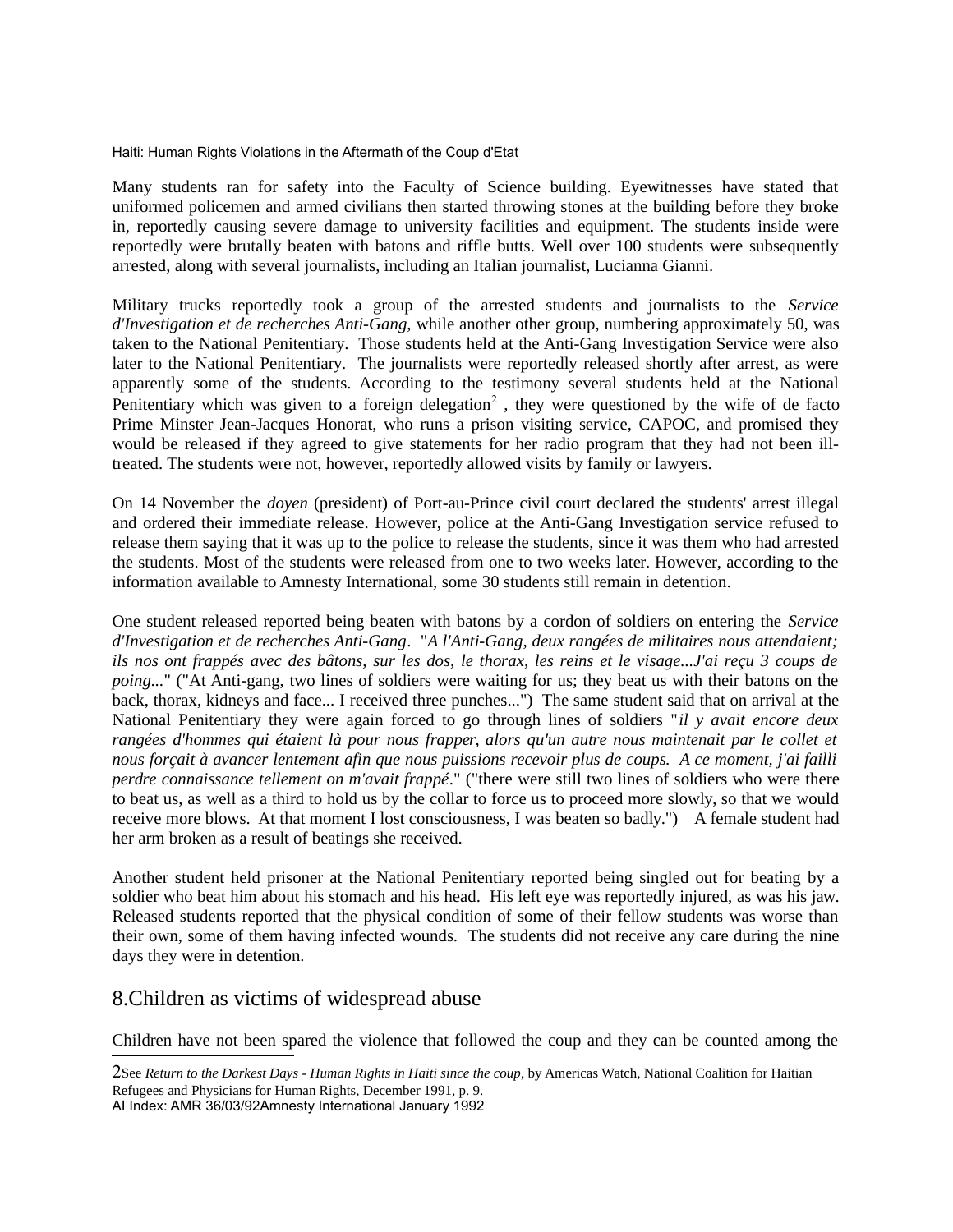hundreds of victims of extrajudicial execution, arrests and ill-treatment. At least 25 children have been arrested since the 30 September, and there have been numerous reports of children having been beaten by the security forces on the look out for their relatives or others. Institutions working on behalf of street children have also been targeted.

On 1 October, 17-year-old Jacques Séus Jean-Gilles was reportedly killed and five other people wounded in an attack by the security forces on the premises of Father Aristide's orphanage for street boys, *Lafanmi Selavi*. Another 17-year-old child, (see) was reported killed on 2 October together with over 30 others, in Lamentin 54. On 30 November, five-year-old Farah Michel was reportedly extrajudicially executed by a police officer in the Cité Soleil district of Port-au-Prince.

On 2 November, 16-year-old Napoléon Saint Fleur, unable to prevent some military agents from illtreating his mother in Cap Haitien, shouted *"A bas l'armée! Vive Aristide!*" ("Down with the Army! Long Live Aristide!"). The military reportedly beat him severely, and took him away. Prisoners released from Cap Haitien prison reported the case of a youth who was severely tortured, and human rights workers feared it could have been Napoléon Saint Fleur.

Two girls were also arrested with the over 100 students arrested on 12 November in Port-au-Prince. Fourteen-year-old Mama and 16-year old Marjorie Garre were arrested, severely ill-treated and held for several days at the National Penitentiary in Port-au-Prince. Also on 12 November, a 13-year-old boy was arrested with 20 adults after a mass in the memory of the victims of the repression following the coup outside the church of St-Gérard in Port-au-Prince. The child was severely beaten by policemen from the 4th Police Company, and he was saved from execution by shooting only after he had been lined up against a wall with the other 20, who were all killed. The child was taken back to the police station, where he was beaten again, and only released after his mother agreed to pay \$60.00. Another young boy was reportedly beaten outside St-Gérard church on 18 December after a group of about 20 uniformed military and civilians forcefully entered the presbytery of St-Gérard and tried unsuccessfully to get the priest out of the church.

On 24 November, Judith Larochelle, 14, was reportedly arrested in Port-au-Prince near the quai where boats leave for Jérémie. She was arrested as soldiers were looking for her cousin, whom the army had accused of stealing \$15.00, and whom they could not find.

In late November, the premises of the *Centre d'Education Populaire* (CEP), Centre for Popular Education, an organization that provides for street children and youths, was ransacked and much of its equipment destroyed. A young boy was arrested in Pignon, North Department, in early December, reportedly because he stopped to look at a picture of President Aristide on a church wall. He was surprised by soldiers who told him off for looking at the picture, and then accused him of sticking it himself. The child was severely beaten, as the military tried to force him to take the picture off, which the child could not do because he was too small to reach it. He was eventually released after several hours in prison.

In mid-December, Amnesty International learned that about 20 street boys aged between 10 and 15 years were being detained at the National Penitentiary among the adult population. They had reportedly been arrested by the security forces because they were "children of Aristide", meaning that they belonged or that they were thought to belong to *Lafanmi Selavi*. Prison conditions at the National Penitentiary have for years been extremely hard, and many inmates have been in ill-health as a result of malnutrition, poor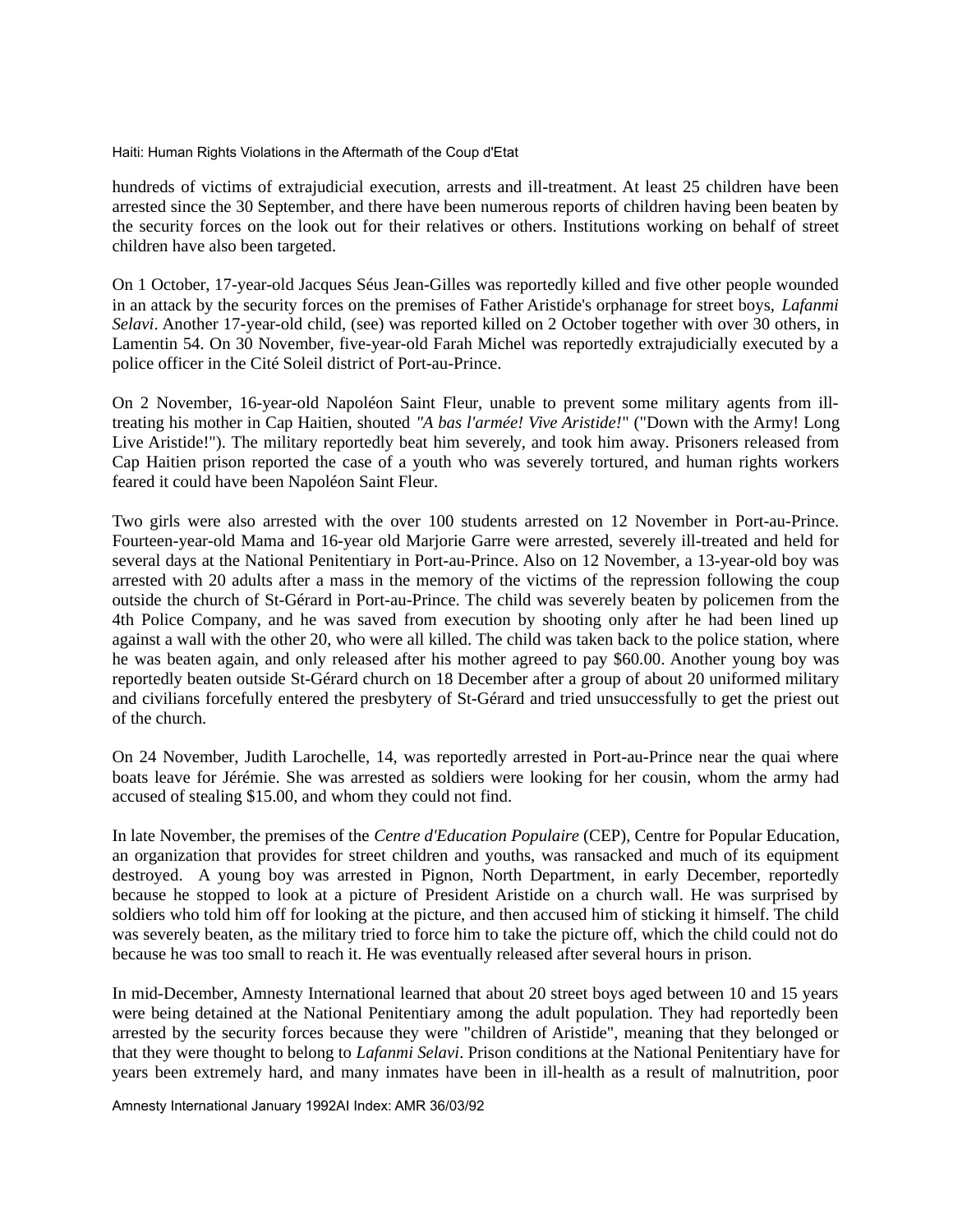hygiene and lack of medical treatment. In the past three months, conditions at the National Penitentiary have reportedly deteriorated even further.

Around that same time, a soldier entered the house of a woman in her 60s in Bolosse-Martissant, Port-au-Prince. The woman was getting ready to leave for the provinces with her daughters and grandaughters, her family having been the object of repression since 30 September. As the woman was not present at the time, the soldier beat the young girls and searched the house, claiming that he was looking for the woman's son. As the woman was going back to the house, she saw the soldier in the house and run away. The soldier followed her and beat her badly. She reportedly was bleeding profusely from the face. The soldier then dragged her on the street. He reportedly let her go only after the local people collected \$20.00 and gave them to him. Other reports of children beaten by soldiers have been received by Amnesty International.

### 9.Situation of Haitian asylum-seekers

Since the coup of 30 September 1991, thousands of people have fled from Haiti. It is estimated that tens of thousands have gone overland to neighbouring Dominican Republic. Others have left the country by boat, some 1,500 landing in Cuba, but many more apparently intending to seek protection in the United States. By the end of 1991, over 8,000 Haitian asylum-seekers have been intercepted by US Coast Guard ships before reaching US territorial waters. In November the US Government asked other countries in Latin America and the Caribbean to accept Haitian asylum-seekers, and Honduras, Venezuela, Belize, and Trinidad and Tobago each agreed to grant some temporary refuge to some of the asylum-seekers. The others who have been intercepted by US Coast Guard ships are interviewed by the US authorities to assess whether they are likely to have a claim for asylum in the US.

On 18-19 November the US authorities returned over 500 asylum-seekers against their will to Haiti. In a statement on 18 November the US State Department announced that only those who may be able to qualify for asylum would be allowed to proceed to the US to lodge an asylum claim, and that about 50 such people had so far been identified; the others, apart from those who had been granted temporary refuge by other countries in the region, would be returned to Haiti. The statement added that the US Government did not believe the asylum-seekers sent back to Haiti would face persecution there. On 19 November a Federal Court in Miami issued an order temporarily prohibiting the US authorities from returning any more asylum-seekers to Haiti pending further examination of the issue. The US Government appealed the decision, but a series of court rulings further prevented the US Government from forcibly returning any Haitian asylum-seekers who have been intercepted at sea. The government's appeal against these rulings was apparently due to be heard on 22 January 1992. Depending on the outcome of the hearing, the US authorities may start returning the Haitian asylum-seekers immediately. Over 1,600 of the Haitians intercepted byt he US authorities have been "screened in" and will be allowed to proceed to the US to lodge an asylum claim. However, Amnesty International is concerned that the US authorities have not given Haitian asylum-seekers a full and fair examination of their reasons for fearing to return there, and that therefore those returned could include many people who would be at risk of serious human rights violations in Haiti.

Article 33 of the United Nations Convention relating to the Status of Refugees, which is binding on the US, prohibits *refoulement* -- the forcible return of any person to a country where they risk serious human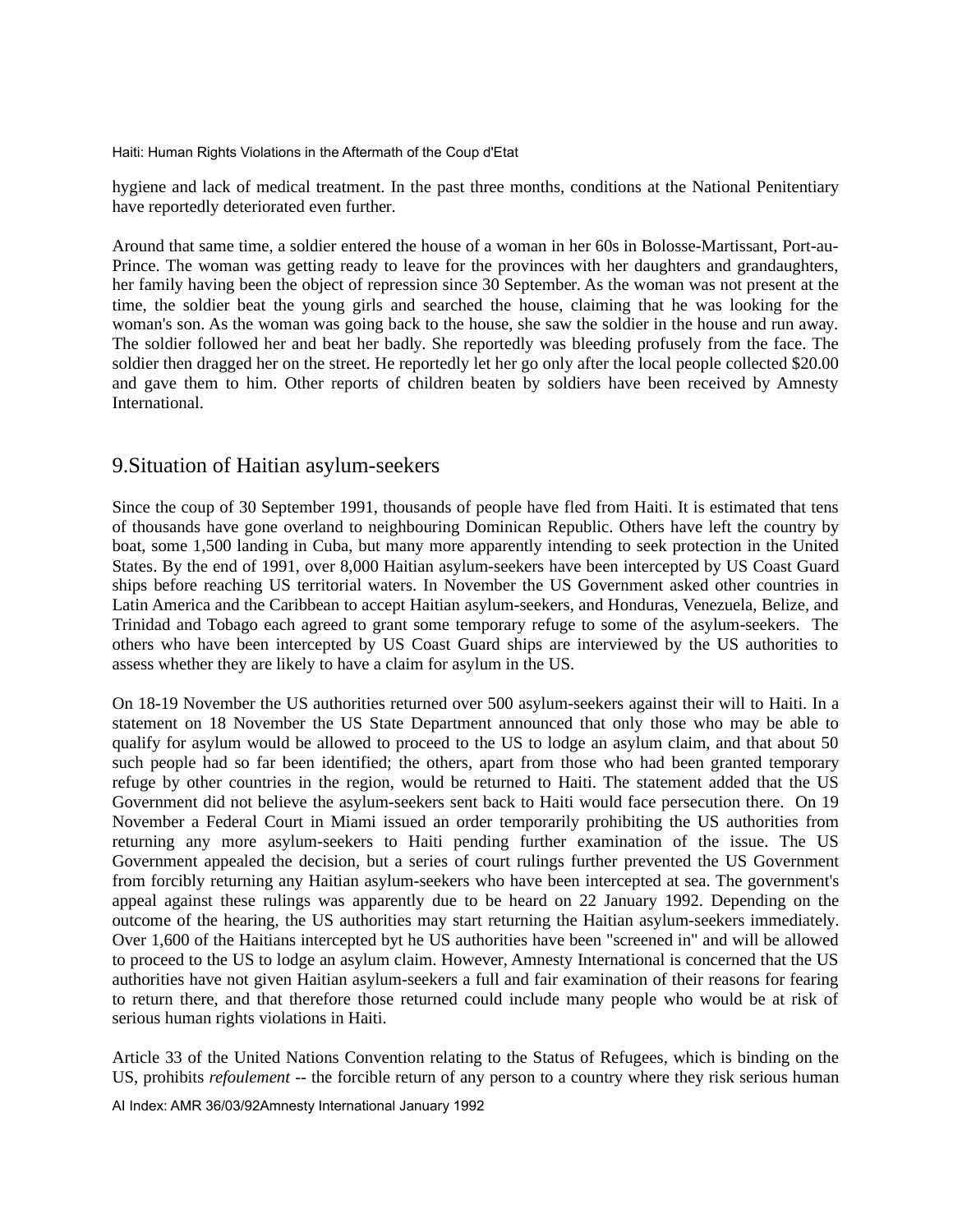rights violations. In order to ensure that such people are properly identified and given effective protection from such forcible return, it is essential that the US Government grants all asylum-seekers access to a full and fair procedure for determining the merits of their asylum claims. Amnesty International is concerned that the US Government has not given any such opportunity to the Haitian asylum-seekers currently wishing to seek protection in the United States. They are "screened" at Guantánamo, the US naval base in Cuba, in order to ascertain whether they are likely to have a claim for asylum and so may be allowed to proceed to the United States to lodge their asylum claim; others are liable to be returned to Haiti. But this screening procedure lacks certain essential safeguards which must be allowed to asylum-seekers and which are required by international standards. These essential safeguards include the right of every asylum-seeker to appropriate legal advice and, if their application for asylum is rejected, the right to have an effective review of their case before being expelled from the country where they seek asylum.

Since September 1981 a bilateral agreement between the governments of the US and Haiti has permitted the US authorities to intercept outside US territorial waters those Haitians travelling to the US and to return them to Haiti. The US Government contends that under this arrangement no one is sent back who may have a legitimate claim to refugee status. However, of the more than 20,000 Haitians interviewed at sea in the ten years from September 1981 to September 1991, only about 30 were permitted entry to the US to pursue their asylum claim.

The US State Department maintains that the asylum-seekers sent back to Haiti would not face persecution there, and that "there is no indication that persons returned by the US under the interdiction programme are detained or subject to punishment". However, Amnesty International is seriously concerned that those who have tried to leave the country following the coup could be perceived as government opponents and, as such, become targets for abuses perpetrated by the security forces and armed civilians acting with them. Indeed, in past years, Amnesty International knew of several cases where asylum-seekers who had been refused asylum in the United States and returned to Haiti were imprisoned and in some cases illtreated on their return, and has evidence that many Haitians deported from the US after having completed criminal sentences there have been imprisoned in Haiti for months without any legal basis for their detention. Amnesty International therefore believes that large numbers of those who have fled Haiti in recent weeks could indeed be at risk of serious human rights violations if returned there.

Amnesty International's concern on this point is heightened by a report that on the morning of 15 November 1991 a group of Haitian military officers, some uniformed and some in plain clothes, arrested several young men in the poor district of Cité Soleil, in Port-au-Prince, whom they suspected of preparing to leave the country. The youths were reportedly severely beaten in full view of Cité Soleil residents and were forced to identify the houses of other youths who were thought to be getting ready to leave. About 40 youths were taken away, and their current whereabouts are not known. In late December a group of people preparing to board a "canter" (one of the vessels in which Haitians undertake the sea journey to the US) were severely beaten and some were arrested in Montrouis, Artibonite department.

Amnesty International has been unable to assess the present situation of those asylum-seekers that have returned to Haiti. It has been reported that they are being placed under the care of the Haitian Red Cross upon arrival, and from there sent back to their villages. However, given in part the difficulties in communication - most of the refugees come from La Gonâve island or areas in the North-West where communication has been the most difficult - and information gathering, no news has emerged as to their present situation. However, Amnesty International views with concern the report that 73 Haitians returned